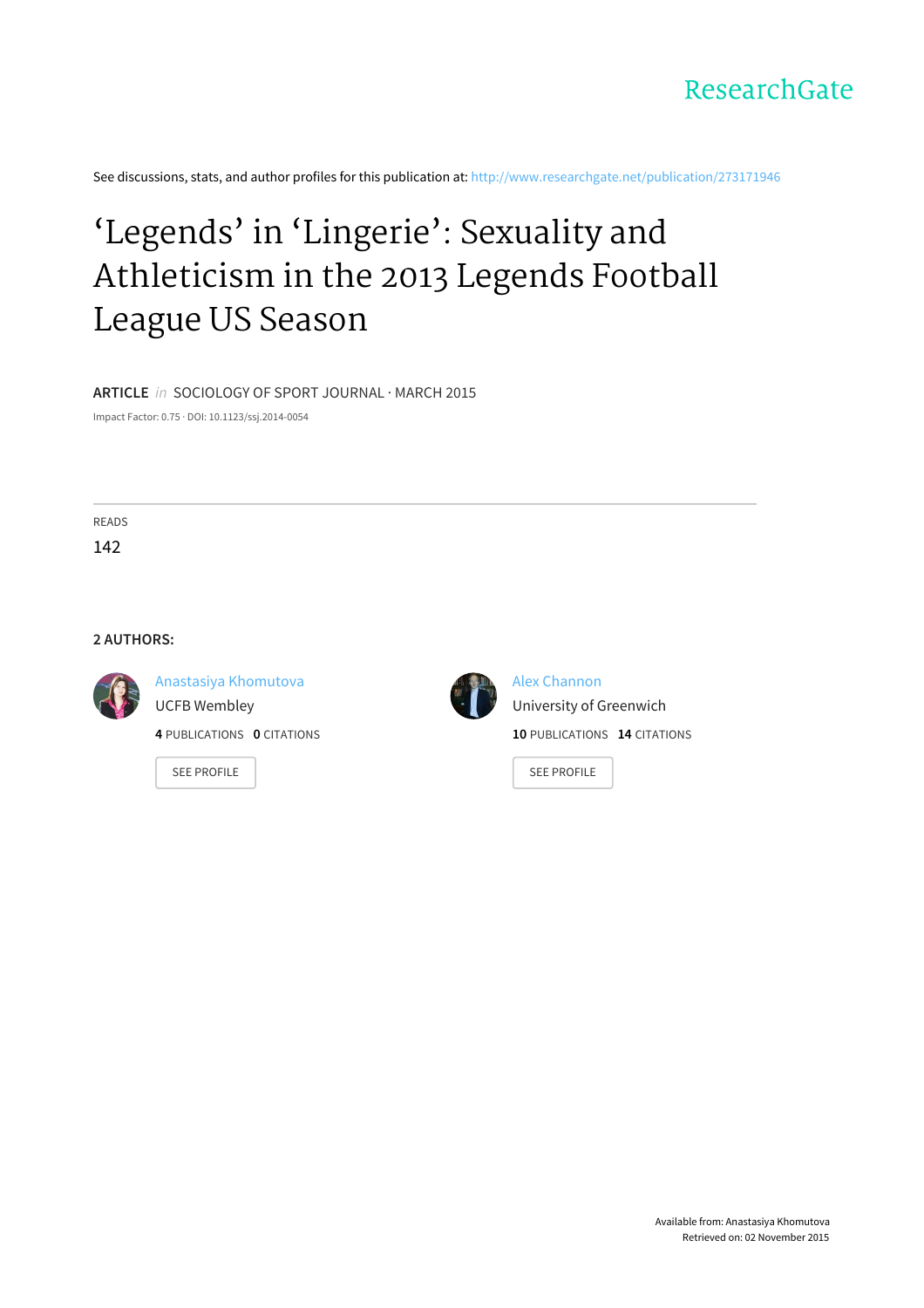*Note*. This article will be published in a forthcoming issue of the *Sociology of Sport Journal*. The article appears here in its accepted, peer-reviewed form, as it was provided by the submitting author. It has not been copyedited, proofread, or formatted by the publisher.

**Article Title:** 'Legends' in 'Lingerie': Sexuality and Athleticism in the 2013 Legends Football League US Season

Authors: Anastasiya Khomutova<sup>1</sup> and Alex Channon<sup>2</sup>

**Affiliations:** <sup>1</sup>Faculty of Physical Culture, Palacky University, Olomouc, Czech Republic. <sup>2</sup>Faculty of Education and Health, University of Greenwich, London, United Kingdom.

**Running Head:** 'Legends' in 'Lingerie'

**Journal:** *Sociology of Sport Journal* 

**Acceptance Date:** August 6, 2014

©2015 Human Kinetics, Inc.

**DOI**: http://dx.doi.org/10.1123/ssj.2014-0054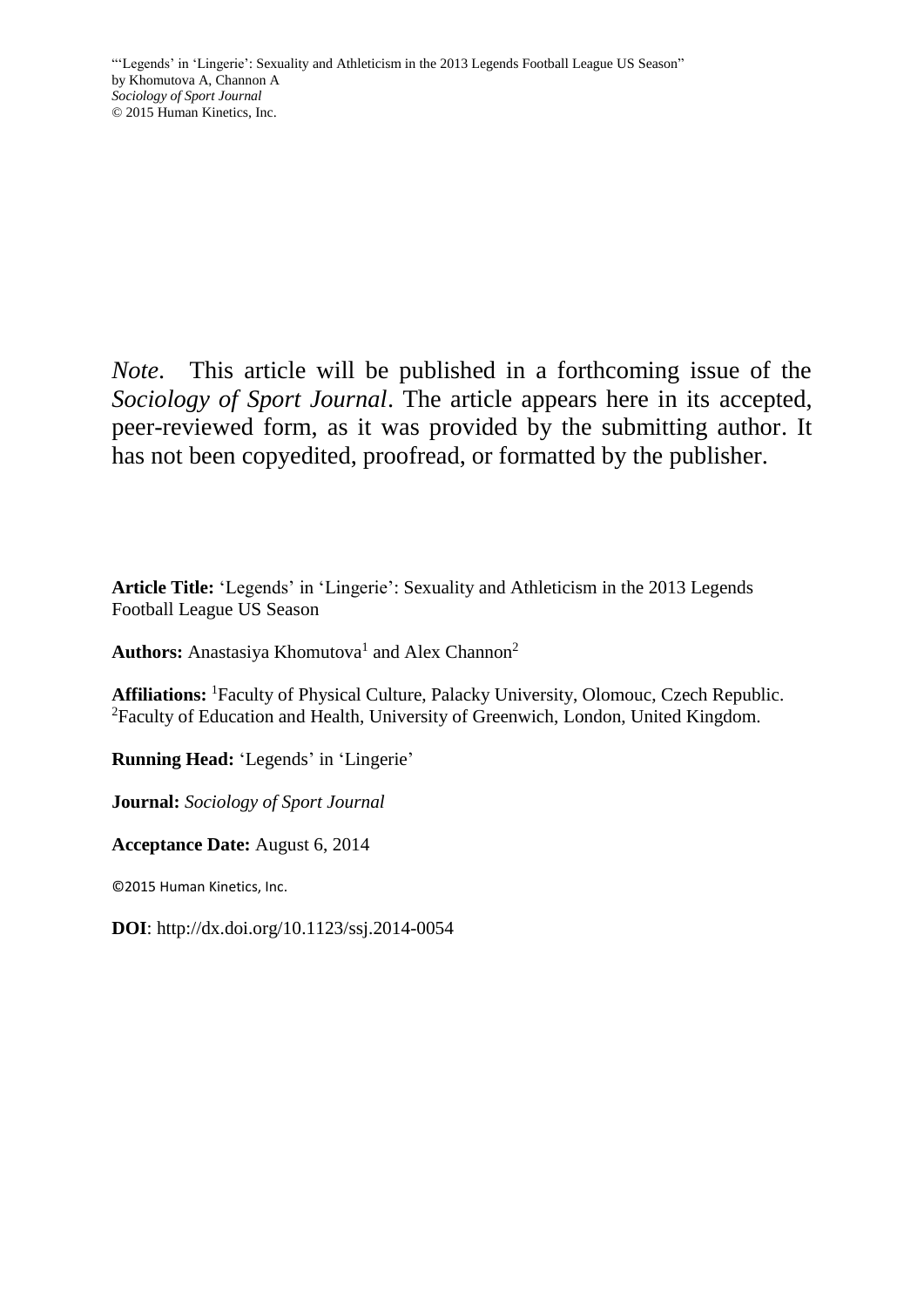# **Abstract**

This paper explores the representation of female athletes within the Legends Football League (LFL; formerly 'Lingerie Football League') in 2013. Specifically, the study seeks to understand the vision of women's sport, and female athletes, which the LFL propagates. Drawing on a combined content and semiotic analysis of the commentary and visuals featured in 26 LFL matches broadcast online in 2013, our data suggests that the LFL presents apparently conflicting images of sexualised, but 'powerful' female athletes. We discuss these data relative to competing interpretive approaches to female sexuality in sports media, and join other sports media scholars in advocating audience reception research as a necessary next step to grasping this emergent sport's significance.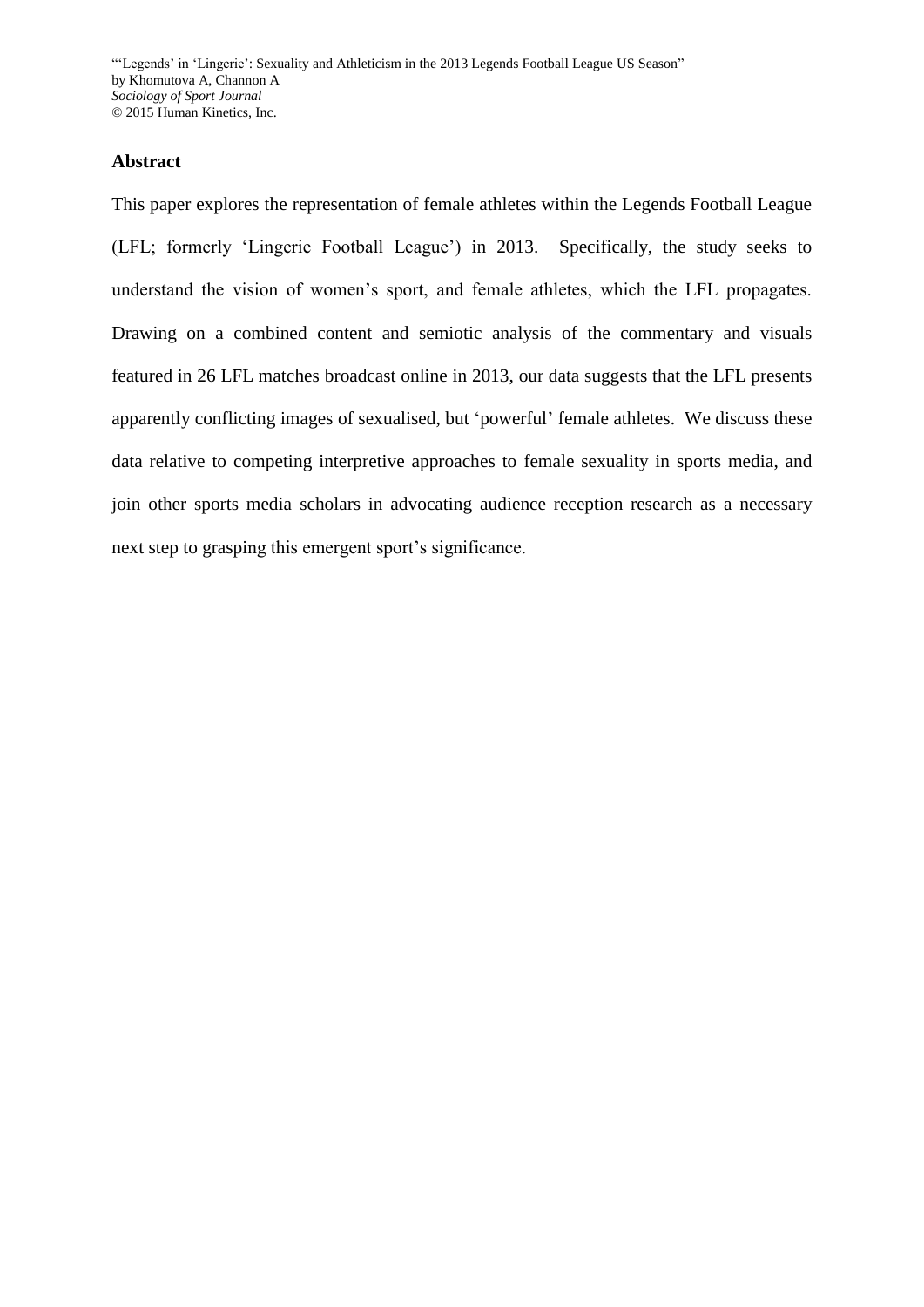#### **Introduction: The Legends Football League**

In 2004, during the halftime show of the National Football League (NFL) Super Bowl match, a pay-per-view, one-off exhibition gridiron football game was staged, featuring two teams of female competitors playing to modified rules – and all of them wearing 'lingerie'.<sup>1</sup> Based on the premise that such revealing game kits would attract (male) television viewers (Shepherd, 2010), this so-called 'Lingerie Bowl' appeared to be a commercial success, despite the controversy surrounding its flagrantly sexualised format (Knapp, 2013; Weaving, 2014). On the basis of this success, further Lingerie Bowl matches were held in 2005 and 2006, leading to the eventual creation, in 2009, of the 'Lingerie Football League' (LFL).

Between 2009 and 2012, the LFL expanded to feature 12 teams across the United States, organised in two regional conferences, with seasons featuring weekly matches running over a period of 20 weeks. The LFL also moved from the limited broadcasting reach of payper-view television to a prime-time slot on the *MTV2* channel, and subsequently in 2013 to the internationally-accessible video sharing website, *YouTube*. Its apparent growth in viewership, expanding global recognition, and establishment of team franchises in both Canada and Australia (and current plans to do the same in Europe), prompted writers on the LFL's media outlet to predict that "by late 2014 the LFL will be seen in more international households than the National Football League" (de la Fuente, 2013).

Despite this rise in visibility, the LFL thus far remains relatively under-explored in academic sports scholarship, with only two very recently published papers directly addressing this phenomenon: Knapp's (2013) analysis of newspaper and magazine articles on the LFL, and Weaving's (2014) philosophical commentary on the league. Both of these papers discuss the LFL primarily in light of the highly sexualised constructions of gender which it presents – arguably its most salient characteristic – such that the LFL's 'unique selling point' has also made it a target for scholarly criticism. Evaluating the organisation from a critical feminist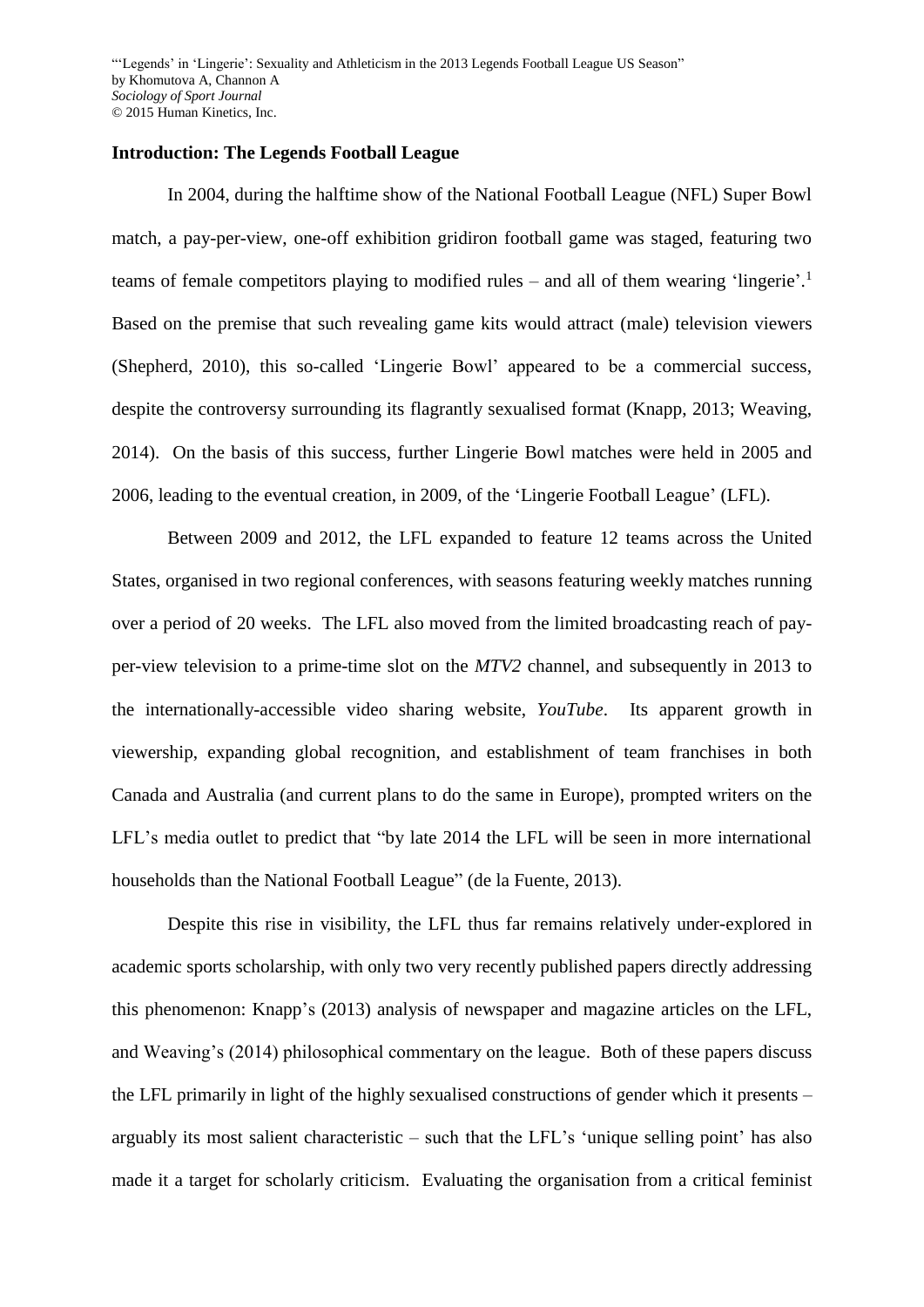perspective, Knapp ultimately forwards the conclusion that the LFL "thwarts any (gender) subversion" (2013: 15) that women's engagement in football might otherwise pose to dominant sexual hierarchies, while Weaving (2014: 8) applies the familiar logic of antidoping arguments to suggest that the LFL's "hypersexualisation" is unfair, harmful, and contravenes the 'spirit' of sport. Both writers are thus deeply sceptical about the LFL, and their arguments echo the critical reaction common within many journalistic reports of the organisation (e.g., Linden, 2012; Marshall, 2012; Shad, 2012).

However, in January 2013, the LFL underwent a rebranding exercise, having changed its name to the 'Legends Football League', removing overt sexual imagery from its logo and altering its uniform regulations (LFL360, 2013a).<sup>2</sup> Claiming to be shedding the image of a sexualised, sideshow gimmick in favour of focusing on its players as authentic athletes and its matches as genuine sporting spectacles, the LFL today appears to be attempting to reposition itself as a legitimate (or 'real') sports phenomenon (LFL360, 2013b; Piachard, 2013; Weaving, 2014). This rebranding exercise arguably came as a response to the mounting criticism which the LFL has faced following its expansion out of relative obscurity and attempt to penetrate new global markets. That the announcement of its rebranding coincided with the acceleration of the LFL's move towards a wider global presence (including team try-outs held in Australia and Europe, and a promotional tour throughout East Asia during early 2013), as well as the announcement of a videogame deal, is strongly suggestive of a shift in marketing strategy as the organisation attempts to broaden its appeal to, supposedly, a wider and more 'mainstream' audience beyond its original targeted demographic of "beer-drinking college students aged 21 and up" (Shepherd, 2010).

The extent to which this rebranding genuinely changed the LFL is questionable (Weaving, 2014), as the actual uniforms worn by players for the 2013 season were not significantly different, least of all regarding how revealing they were of players' bodies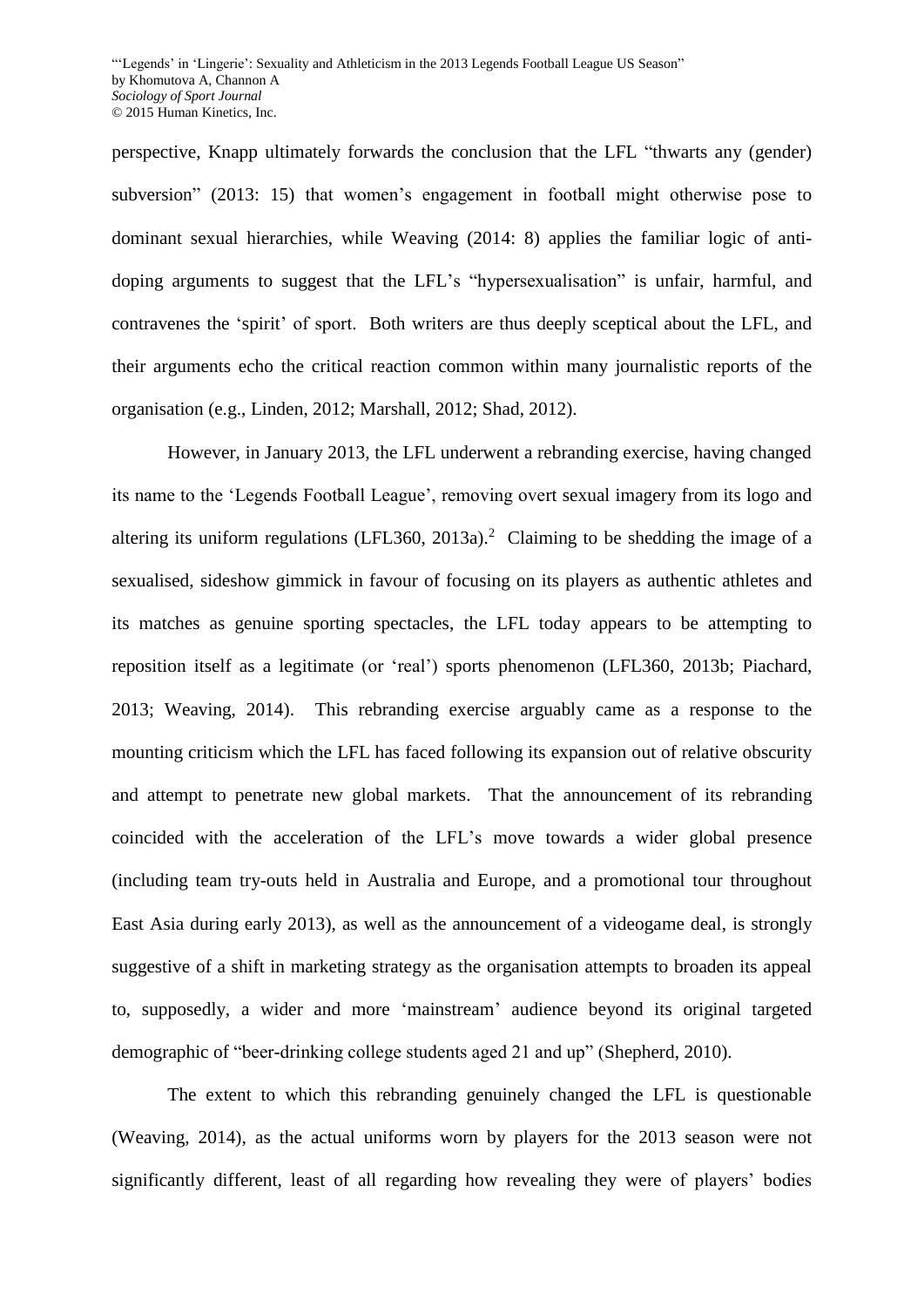(Chandler, 2013). Nevertheless, this exercise does involve a significant shift in the way that its players are discursively framed, moving from an overtly feminine, explicitly sexual construct ('lingerie') to a gender-neutral one inferring both excellence and iconic sporting status ('legends'). As such, the LFL's rebranding begs the question as to exactly how it locates female athletes within the ostensibly competing paradigms of 'soft porn' and 'athletic competence' (Kane & Maxwell, 2011) – a key battleground in contemporary debates over the significance, and social value, of mediated women's sport. While previous efforts to evaluate the LFL have addressed these themes by way of examining external and peripheral media texts (Knapp, 2013), or through a predominantly theoretical lens (Weaving, 2014), this paper explores the LFL's representation of female athletes by way of empirically investigating its central media product – the broadcast matches of an entire LFL season. The paper begins with a brief discussion of previous literature on the media 'sexualisation' of female athletes as a way to contextualise this data.

#### **Athleticism, Sexualisation, and Female Athletes**

In previous studies of women's sport, and in particular of female athletes in the media, the relationship between sport and sexuality has been a centrally important, contested issue. One of the major debates in this area has revolved around the question of 'sexualisation', as the phenomenon of emphasised female heterosexuality has been seen to impact upon the gender-subversive, empowering potential of female athleticism. In this respect, debate has tended to coalesce around two opposing readings of the sexualisation of athletes, stressing either the incompatibility of athleticism and athlete sexualisation, or their reconcilable character within specific contexts.<sup>3</sup>

The former position, which has tended to appear most widely within studies of female athletes' sexualisation, principally locates emphasised female heterosexuality in sport as a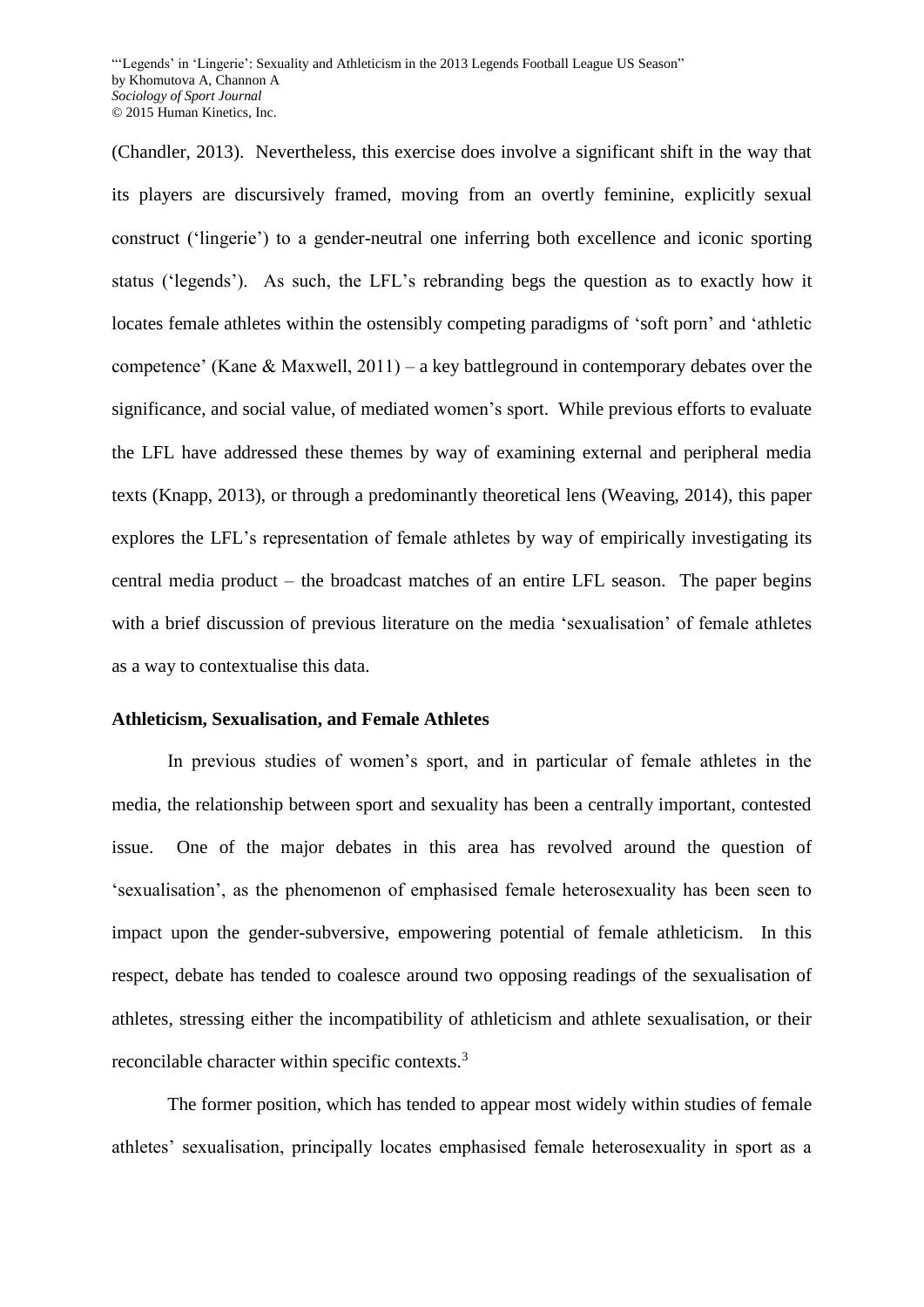trivialising backlash against the social advancements made by women through their athletic participation (e.g., Bernstein, 2002; Cooky & LaVoi, 2012; Kane & Lenskyj, 1998; Lenskyj, 2012; Messner, 2002). This critique begins from a recognition of women's historical struggle for acceptance in sport, as feminist sport scholars have consistently highlighted the importance of women's achievement in this cultural arena as a means of challenging entrenched male social advantages (e.g., Hargreaves, 1994; Pfister, 2010; Roth & Basow, 2004; Theberge, 1987). However, the general tendency for the mass media to ignore women's sport, or report on it in variously 'trivialising' ways, has largely blunted the otherwise gender-subversive cultural significance of this phenomenon (Duncan & Hasbrook, 1988; Messner, 2002).

One such form of trivialised reporting sees female athletes given attention in ways which directly emphasise their (hetero)sexuality, whilst downplaying their athletic ability. The manner in which this sexuality is signified typically promotes readings of women's bodies which emphasise weakness, passivity, and sexual violability (Heywood & Dworkin, 2003). Thus turning attention away from their embodiment of physical power, this reductive re-framing sees athletes' bodies made most visible when they emphasise a form of physicality broadly oppositional to the agentic power denoted by the supposedly 'masculine' attributes of tough, muscular athleticism (Carty, 2005; Jones et al., 1999; Kane et al., 2013; see also Dowling, 2000). The sexualisation of female athletes thereby neuters the subversive potential of women's sport by reaffirming images of heterosexual (and thus, supposedly 'normal') women as weaker than, and therefore vulnerable to, heterosexual/'normal' men.

This critique also suggests that sexualisation encourages the commodification and valuation of female athletes' bodies principally on the basis of sex appeal, and in this sense, the bodies of sexualised athletes become principally 'bodies-for-others', celebrated through media visibility as the objects of heterosexual male desire (Davis, 2010; McLeod, 2010).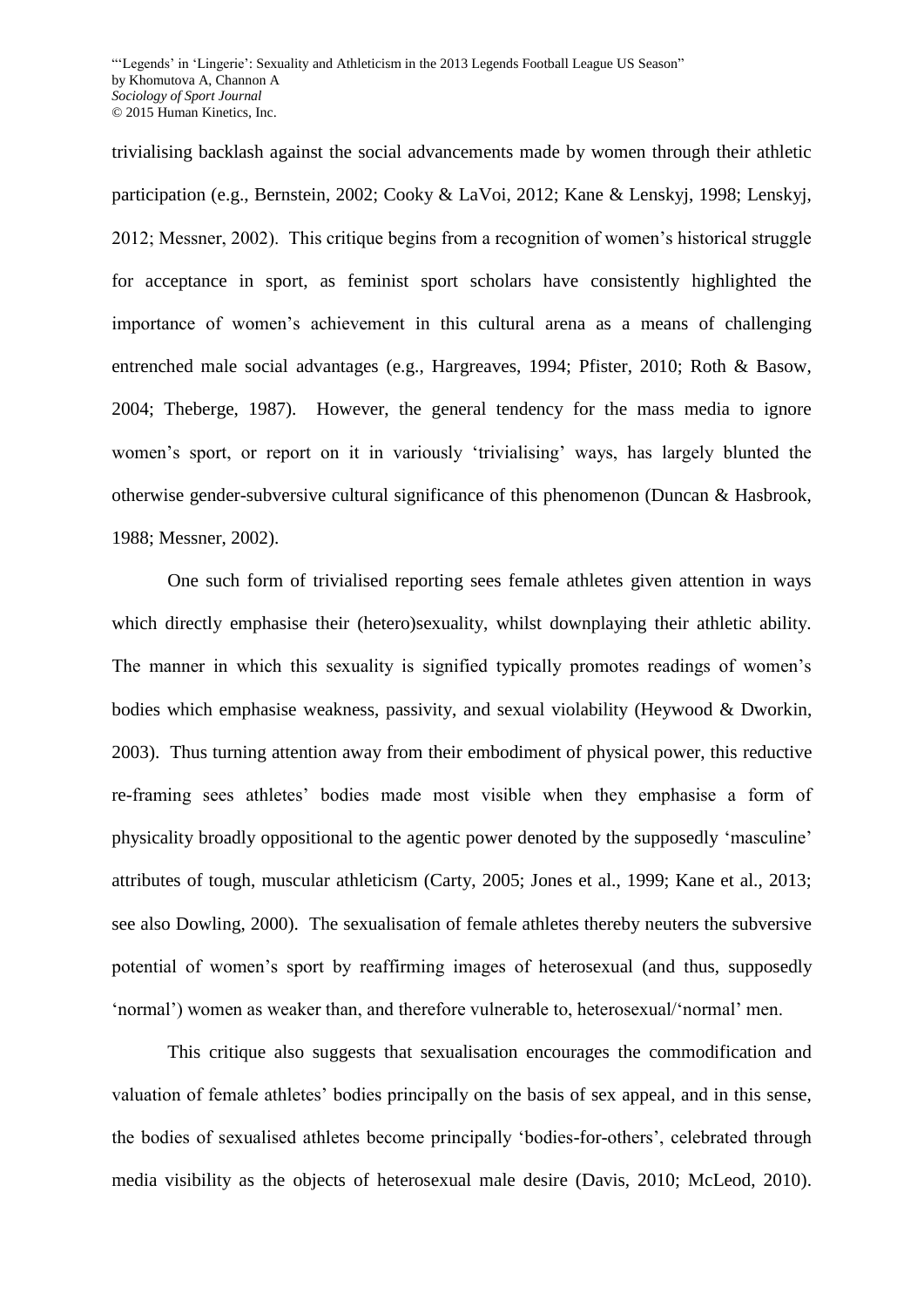Given the alienating, psychologically damaging consequences of this objectification, which casts women's bodies as the effective sexual possessions of others, increasingly normalised sexualisation is argued to operate as a repressive force working against women's interests (American Psychological Association, 2007; Carty, 2005; Daniels, 2009). Within the context of sport, promoting conformity to the view that women's bodies be valued only through their appeal to male desire clearly runs against the promise of athletic embodiment as a selfactualising process of empowerment (Heywood & Dworkin, 2003; Weaving, 2014).

Finally, as sexualised sports media disproportionately celebrate women who are most openly and obviously heterosexually attractive, this phenomenon is also implicated in the homophobic stigmatisation and exclusion of supposedly unattractive, 'masculine' athletes, leading to the relatively low visibility of these, as well as openly lesbian, sportswomen in media spaces (Bruce, 2012; Messner, 2002). In addition, the tendency for most media coverage of this type to be given to 'white' athletes reinforces the cultural validation of 'whiteness' as normative, to the relative exclusion, vilification, or specific, racially-patterned sexualisation of non-'white' women (e.g., Cooky et al., 2010; Schultz, 2005). Thus, this selective, *reductive objectification* of (mostly) heterosexual, 'white' women conflates gender, sexuality and 'race' in variously harmful, socially exclusive ways, whilst eroticising a gendered disparity in physical and social power which recreates the exact sexual hierarchy which women's participation in sport is otherwise thought to counter.

In contrast to this position, the latter reading of emphasised feminine heterosexuality suggests that sexualisation need not be seen as fundamentally oppositional to women's empowerment (Messner, 2002; Thorpe, 2008). Through highlighting various reclamations and re-articulations of hetero-feminine aesthetics (such as the influential 'Riot Grrrl' music scene of the 1990s, or 'Girlie' fashion/lifestyle – see Baumgartner & Richards, 2000; Gilley, 2005; Klein, 1997; Schilt & Zobl, 2008), the notion that sexualised femininity is purely an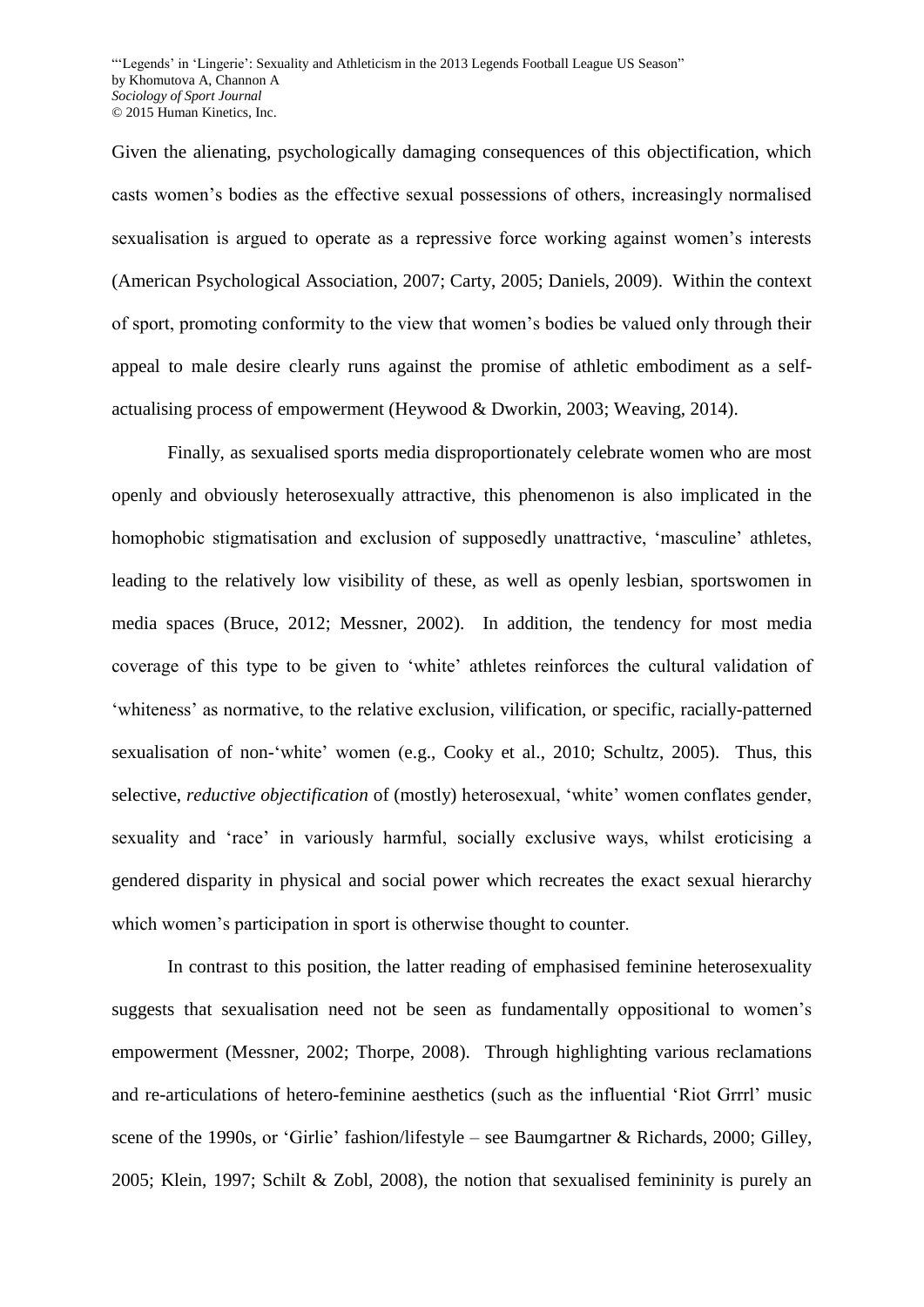expression or by-product of male domination has been questioned via attention to women's agency, along with shifting definitions of what counts as heterosexually attractive feminine embodiment. Perhaps the most influential application of this position in sport scholarship is to be found within Heywood and Dworkin's book, *Built to Win*, wherein the authors claim that an "expanded possibility" (2003: 78) of female embodiment exists when athletes are increasingly seen to embody both 'masculinity' *and* 'femininity' in numerous, diverse ways. While reductive forms of sexualisation are still seen to operate through hetero-feminine symbols, this is recognised as but one way in which female sexuality is gendered and represented, which can also involve "ambiguous, varied, or empowering images" (Lerum & Dworkin, 2009: 254). Such images can be generated when 'sexy' female athletes

> redeem the erasure of individual women that the old *Playboy* model of sexualisation performed, rewriting the symbology of the female body from empty signifiers of heterosexual access… to the active, self-present sexuality of a body that signifies achievement and power. (Heywood & Dworkin, 2003: 82)

This 'redemption' of female heterosexuality is made possible through effectively combining masculinised and feminised qualities, towards the production of a 'sexy' body which is not reduced solely to that sexual quality, nor constructed as powerless or passive in the process (Baumgartner & Richards, 2000; Carlson, 2010; Klein, 1997). In this respect, the erotic framing of physically powerful women can treat sex and athleticism as equally potent signifiers, mutually coexisting in ways which cast female athletic embodiment as (hetero)sexually desirable in similar ways as to how male athletes' bodies long have been – and continue to be – sexually valued by both women and men (Guttmann, 1996; Pronger, 1990).

This position troubles the assumption that consuming sexualised imagery always bears damaging consequences for women (cf. Lerum & Dworkin, 2009), and disrupts the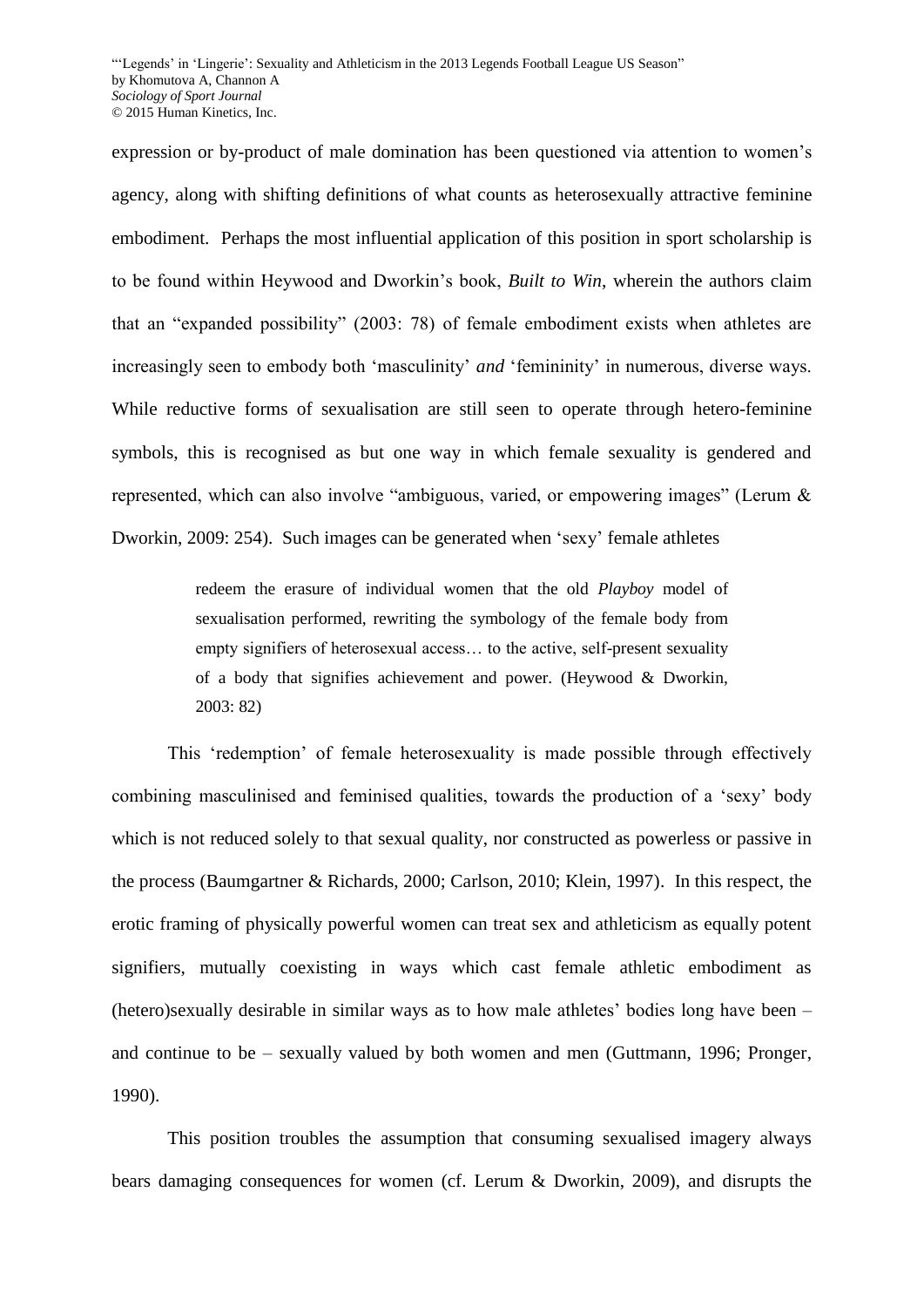notion that female passivity sees women forcibly rendered as 'sex objects' by/for the exploitive male gaze. In this regard, it is argued that women, heterosexual or not, might consciously embody (hetero)sexy feminine styles of their own volition, for reasons other than blind, alienating conformity with male desire (e.g., Caudwell, 2006; Heywood, 2008; Heywood & Dworkin, 2003; Thorpe, 2011). The role of women's agency in simultaneously embodying (hetero)sexy femininities *and* 'empowered' subjectivities has been discussed in a range of empirical and theoretical papers on women's sport and leisure, including those on athletes/fans' nudity (Heywood & Dworkin, 2003; Valentich, 2014), recreational/competitive pole dancing (Petersson McIntyre, 2011; Whitehead & Kurz, 2009), striptease (Ross, 2007), cheerleading (Moritz, 2011), erotic wrestling (Scambler & Jennings, 1998), snowboarding (Thorpe, 2008; 2011), and roller derby (Breeze, 2010; Carlson, 2010; Finley, 2010; Pavlidis, 2012). Here, the possibility of feeling empowered either through or regardless of heterofeminine embodiment in such activities troubles the notion that emphasised, heterosexual femininity is always the product of alienating cultural forces which victimise, objectify and exploit women whilst undermining their athletic achievement. Taken alongside an understanding of sports as fundamentally erotic, embodied phenomena (Guttmann, 1996), which bear an ever-present potential for sexual significance in ways which "do not inevitably betoken ideological invasion" (Davis, 2010: 62), the performance of overt, hetero-feminine sexuality by female athletes ought not to be interpreted as disempowering by default.

Without rejecting its arguments outright, this alternative to the 'reductive objectification' thesis opens a wider range of readings of overt representations of female heterosexuality, thereby recognised as "more complicated than the simple reduction of a woman to a 'piece of ass'" (Heywood & Dworkin, 2003: 83). Instead, the question becomes one of interrogating their specific manifestations, exploring exactly who, how and what such representations signify. Yet, while the existence of this perspective has often been noted in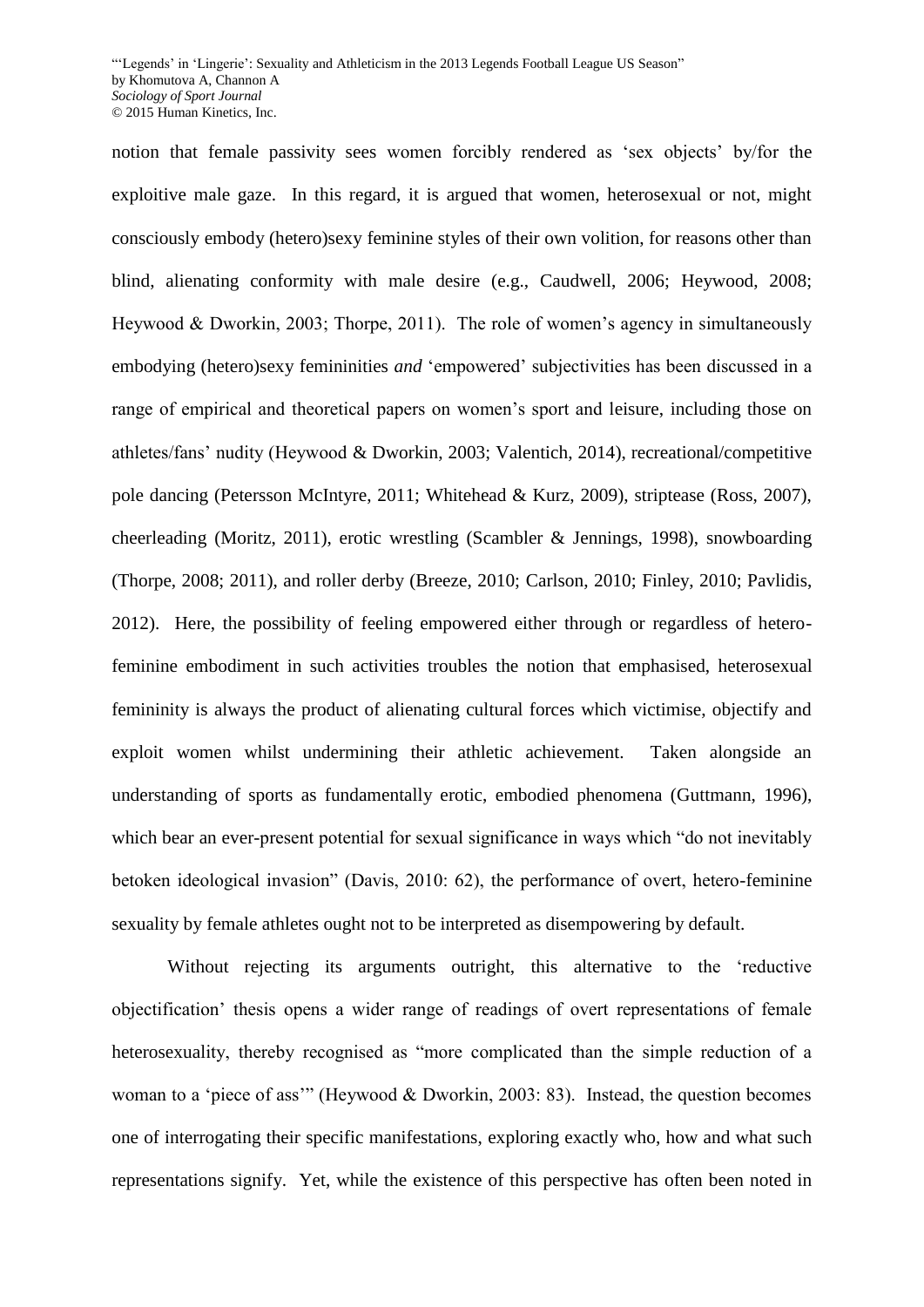media studies of female athletes, it has only rarely been utilised analytically in explaining empirical phenomena. This is perhaps the case given that the historical tendency for sports media to focus on female (hetero)sexuality accompanies a general silence regarding women's athletic capabilities; a phenomenon that has been well documented (e.g., Bernstein, 2002; Bruce, 1998; Cooky et al., 2013; Messner and Cooky, 2010; Messner et al., 2003; etc.), rendering this *redeemed femininity* hypothesis more-or-less moot. However, the possibility remains for interpreting 'sexy' female athletes within multiple different, intersecting and sometimes ostensibly contradictory or ambivalent frames (e.g., Jirasek et al., 2012; King, 2013), and within contexts where women's athleticism and physical power is not otherwise flatly ignored by sports media, such a sensitivity of interpretation becomes all the more meaningful.

Our investigation of the LFL begins at this juncture. At first glance, the LFL appears as one of the most striking contemporary examples of female sexual objectification in sport; it has historically been marketed almost entirely on sex appeal, taking a format which one would certainly not expect to see within equivalent male sports (Fink, 2012; Weaving, 2014). However, the organisation's 2013 rebranding exercise supposedly rests on an attempt at reconciling its 'sex sells' marketing strategy<sup>4</sup> with a new-found public identity as 'real' sport, despite the historical tendency in Western cultures for athleticism and (hetero)sexy femininity to be constructed as oppositional. More compellingly though, is the LFL's athletic heritage as a variant of what is popularly imagined as one of the most 'masculine' of all modern sports – American gridiron football. As a full-contact, territorial team game, with the basic premise of violently overcoming one's opposition in brutally physical, fast-paced mock battles, gridiron football symbolically aligns not only with Western ideals of culturally valorised, 'warrior' masculinity (Messner, 1988), but more specifically, also with heteronormative (penetrative) male sexuality (Pronger, 1999).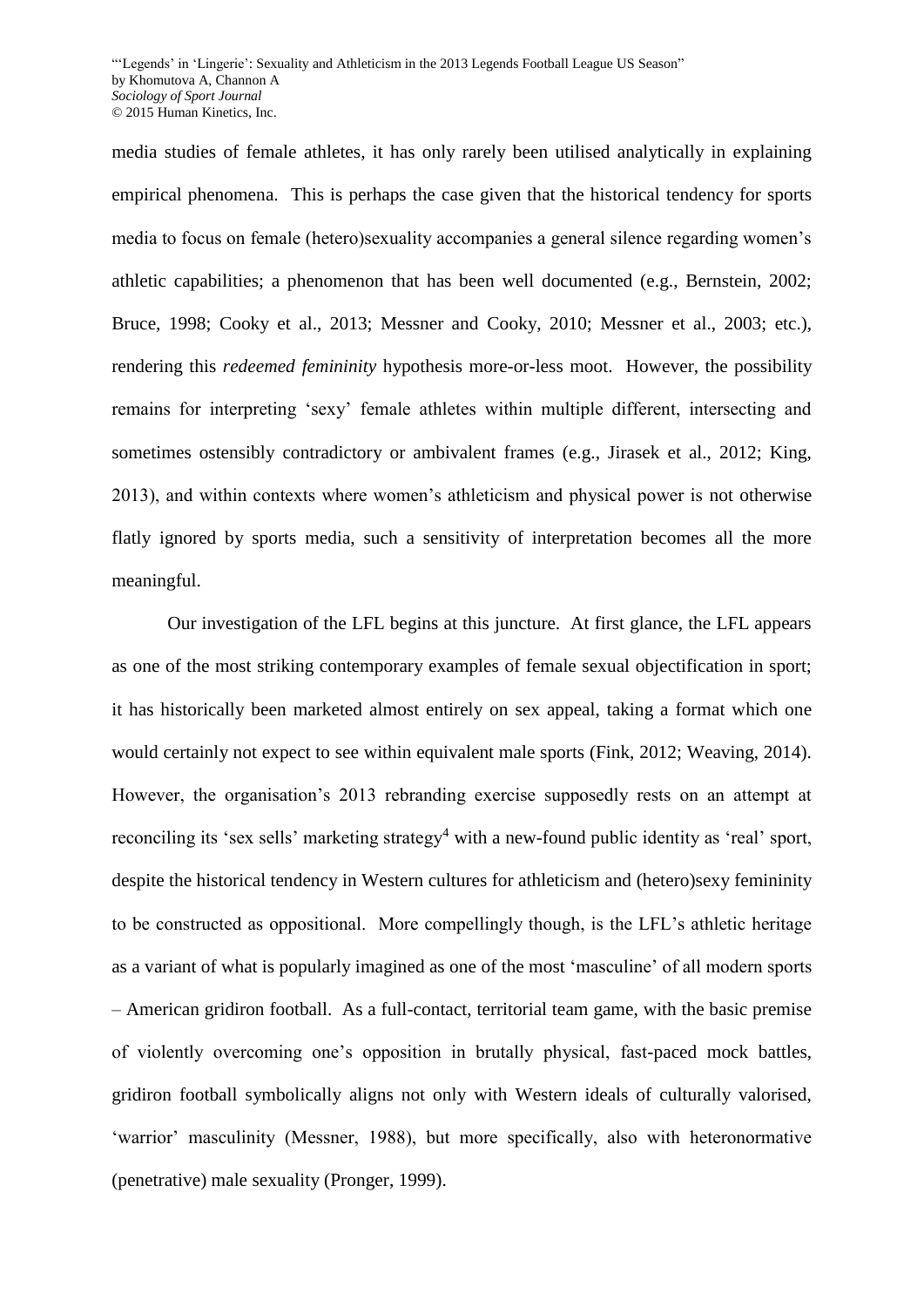Combining this hyperbolically masculinised, power-laden athletic pedigree with overtly sexualised, hetero-feminine aesthetics may well reflect the cultural need to 'make safe' the otherwise transgressive performance of 'female masculinity' within such sports. But this also begs the question as to where the variously gendered symbolism of the LFL leaves its resultant representation of 'culturally safe' femininity, and how exactly such a construct fits within competing interpretive approaches to female athletes' sexualisation. This concern ultimately forms the basis of our research questions for this present study: how exactly does the LFL, as a notoriously sexualising enterprise, represent female athletes within its broadcast matches? More specifically, what competing readings of female sexuality and athleticism emerge from its media product? And of these, which (if any) appear most prominent?

#### **Methodology**

In order to answer these questions, we set out to explore the LFL via an analysis of the discursive and visual content of the matches comprising its 2013 US season, which were accessible between March and September 2013 through its official channel on the video sharing website, *YouTube*. In doing so, we adopted two methods as a means of gathering both qualitative and quantitative data. Epistemologically, we felt this approach was necessary in order to understand both the complex inscription of meanings within the LFL's representation of players and play, and the regularity/consistency with which such meanings were deployed. While rich, qualitative descriptions of imagery and commentary are vital for capturing a sense of the cultural messages communicated through sports programming, these cannot accurately reveal the wider representational tendencies broadly operating across such media products. Meanwhile, quantified measurements of those tendencies do provide such an insight by charting these products' overall orientation relative to specific practices of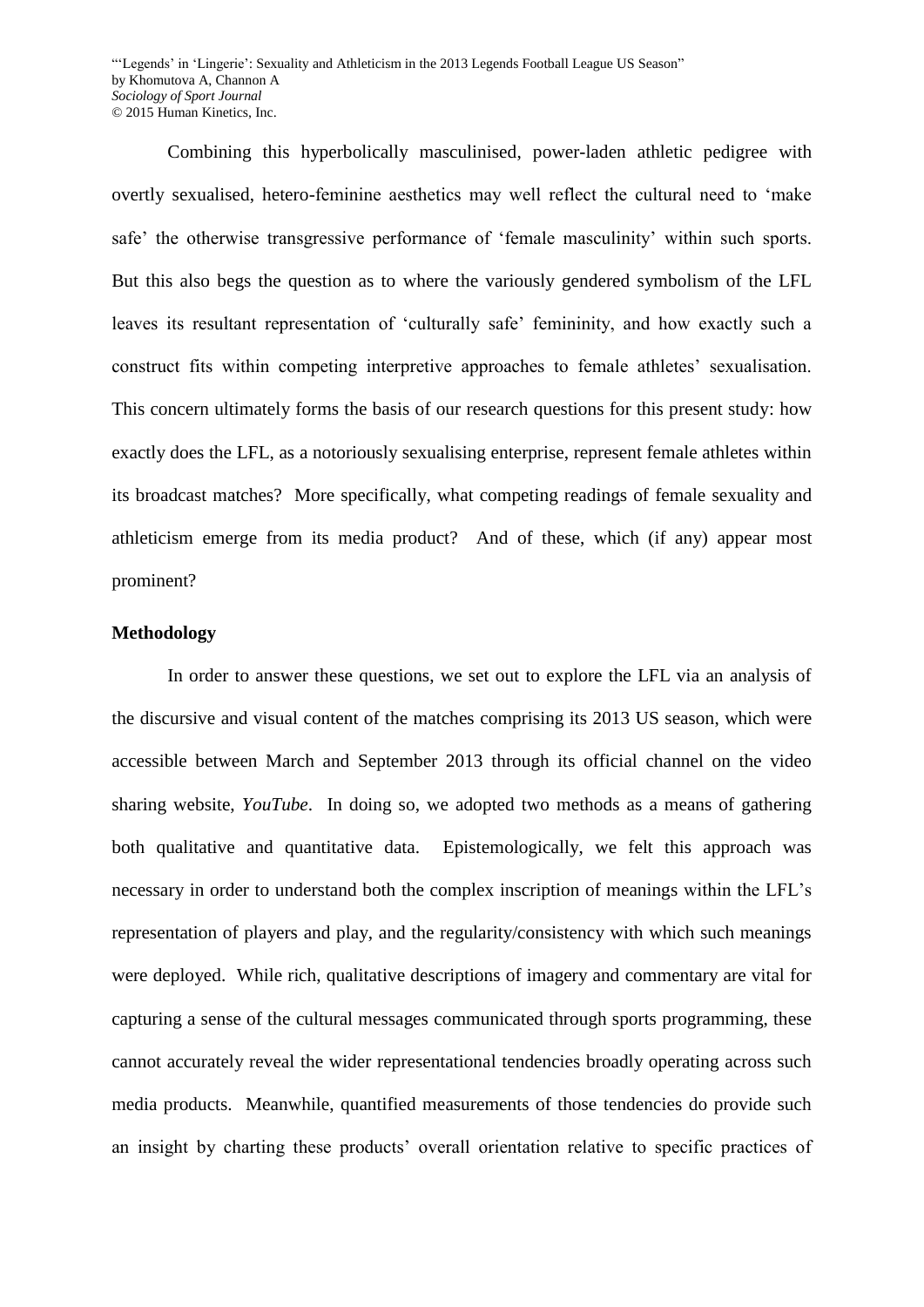signification, although such data often remain too abstract to adequately represent the meanings invested within them. As such, combining quantitative and qualitative data can provide broader insight into the messages articulated through sports media than simply adopting one of these approaches alone.

The methods chosen for these two tasks were (qualitative) semiotic analysis and (quantitative) content analysis. Semiotic analysis is an interpretive method involving "(t)he study of signs" (Kennedy & Hills, 2009: 14) within texts (such as images, words, etc.) which is attentive to both their 'denotative' (explicit) and 'connotative' (implicit) content, and with reference to their relationship with other signs, either through contextual association ('syntagmatic' sequences of signs) or usage in place of possible alternatives ('paradigmatic' selection of signs) (Barker, 2012). This method enables researchers to identify how the specific, superficial materials presented through media texts communicate ideologicallyloaded messages within wider structures of meaning, relative to associated and conspicuously absent, alternative content (Stokes, 2013). For instance, the denotative content of video composed of female athletes playing a full-contact team sport whilst wearing bikinis carries possible connotations relative to cultural discourses of femininity, sexuality and sport (among others), which are constructed through the paradigmatic choices in the text's production – including, for instance, the format of the game being played – and their syntagmatic connection with other signifiers – such as the roles assumed by men around the game, or the content of game commentary. Thus, a semiotic analysis of the meaning of such video entails attending to various contextual elements of its overall production.

Acknowledging this 'intertextuality' involved within LFL programming (that is, the "accumulation of meaning across different texts or images" (Kennedy & Hills, 2009: 20)) necessitated studying both the video and audio elements of its broadcasts. While we gathered qualitative data for both, we also conducted a systematic, quantitative measure of the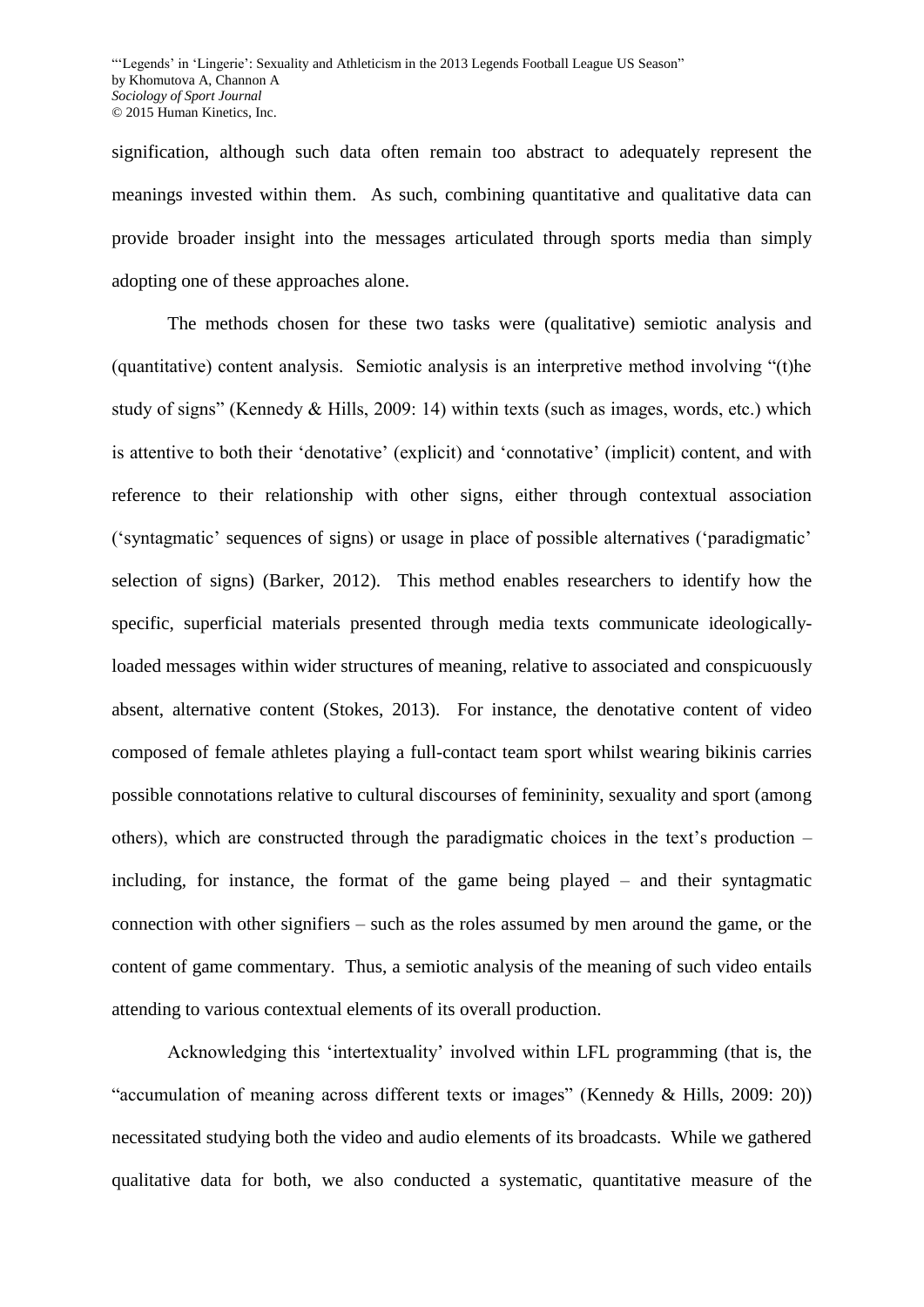commentary, accounting at least partially for the regularity of signification within LFL matches. While the epistemological basis of content analysis typically appears closer to positivism than the fundamentally interpretive character of semiotics, quantified measures of signification (such as those used here) are in fact rooted in interpretation; such quantification begins with analysts deciding upon how to recognise and categorise signifiers making up the content of texts (Stokes, 2013), such that content analysis is not necessarily at odds with the philosophical underpinnings of qualitative media research. In this respect, a quantitative content analysis is effectively an effort to map syntagmatic patterns (interconnected series of signs) by way of highlighting the specific paradigmatic arrangements within texts (i.e., the regularity of specific connotations versus others). Such measurements ultimately allow scholars to speak with enhanced confidence as to the commonality of important forms of signification within the texts they study, making a valuable contribution to semiotic analyses.

It should be noted, however, that we do not present this mixing of methods as a positivistic triangulation technique aimed at cross-checking data or ensuring a 'complete' understanding of the LFL (cf. Gibson, 2012). Indeed, these methods remain limited to our interpretive abilities as researchers, as well as our exclusive focus on the LFL match content (rather than, for instance, its audience reception or marketing materials), such that producing a comprehensive interpretation of the LFL remains beyond the scope of this study. Rather, our approach is argued to produce different but complementary sets of empirical data useful for addressing our broader research interest (Spicer, 2012), allowing us to explore both the complexity of gender significance deployed within LFL programming and the relative frequency with which differing constructions of gender became salient.

As for conducting the research, we began by developing a thematic coding framework for our content analysis through which to record frequencies of the gender-signifying motifs used by LFL commentators. Taking our lead from the theoretical positions outlined above, as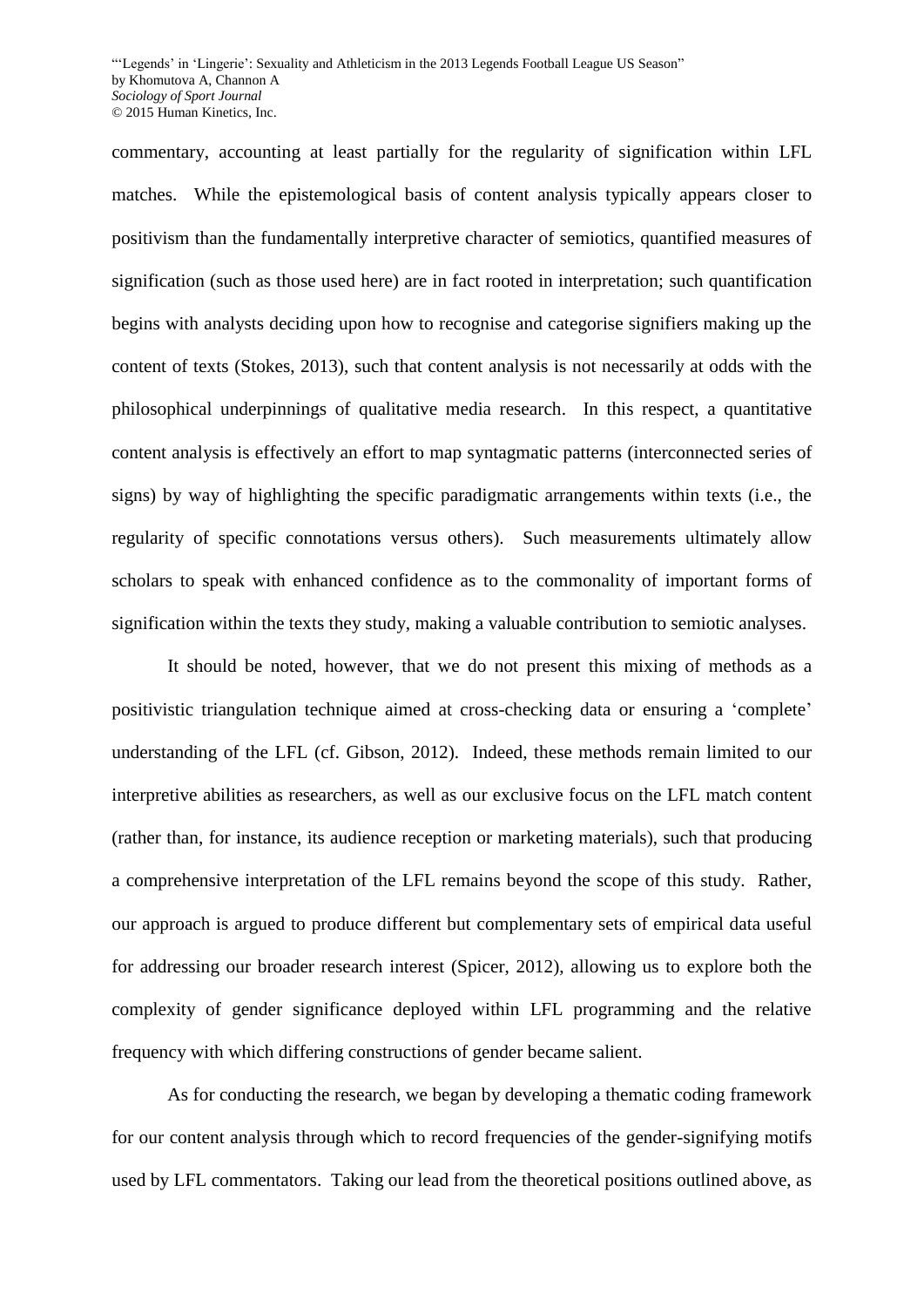well as earlier studies of gendered language in sports commentary (e.g., Duncan et al., 1990; Sabo & Curry Jansen, 1992), we devised a coding system which sought various, potentially sexualising or otherwise 'trivialising' framing of the players/sport, alongside constructions of the LFL and its players as 'real' or 'serious' sport/athletes. Having established this framework, we sought to enhance consistency in our measurements (inter-coder reliability) by taking the first two games of the season as pilot studies. We watched these together, talked openly about our coding, and discussed disparities and disagreements in our interpretations of various items. We then separately re-coded these first two matches and compared counts, and were satisfied that our tallies for each item across the two games were within an agreement margin of 90% (cf. Neuendorf, 2002). We subsequently divided the remaining 24 broadcasted games of the season (each being approximately one hour in length, inclusive of short pre-game and half-time 'analysis' segments) between each coder, jointly coding two further games later in the season to monitor reliability. Furthermore, after initially coding the first two games, we added four additional thematic items as a response to emergent but unanticipated patterns (items 5, 8, 9 and 17, below). In order to make our coding strategy transparent, and account for the ultimately subjective basis of this quantitative method, we discuss our definitions and reasoning behind each category below.

Given the relative difficulty of accurately quantifying video content, along with the implausibility of directly reproducing it within written reports (Atkinson, 2012), data on the visual content of the LFL were gathered throughout the season in the form of a descriptive note-taking system, logging the notable images on show within the games (i.e., the denotative content) as well as our personal reactions to and interpretations of them (i.e., their possible connotations). Following joint analysis of our notes, a number of the most pertinent extracts were chosen for inclusion in this paper, and are discussed below. While less formal than tallying or transcribing game commentary, this method allowed us to at least partially account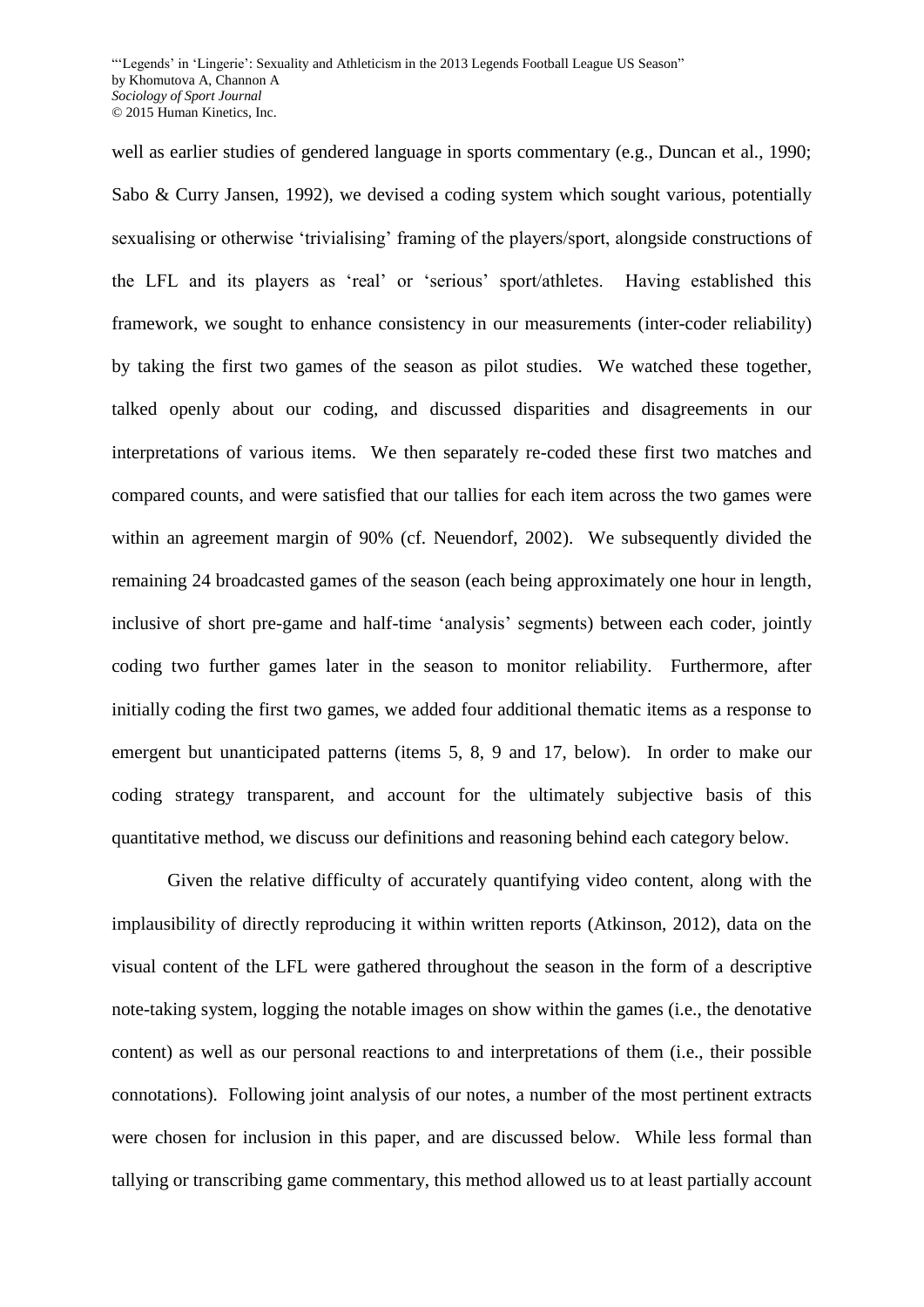for the interpretive experience of watching the LFL, attempting, as Atkinson summarises, to "bring audiences 'closer' to that which has been studied" (2012: 142). In our analysis of these two sets of data, we returned to the competing readings of gender, sexualisation, and female athleticism outlined above, which form the basis of this paper's discussion.

## **Listening to the LFL**

The LFL broadcast commentary team during the 2013 US season comprised the pairing of 'colour commentator' and former NFL quarterback/LFL coach, Bobby Hewko, with play-by-play announcer and experienced sports broadcaster, Van Earl Wright. Additionally, field reporter Lisa Ligon, the LFL productions' only visible female presence besides the players, appeared in the first ten games, only to be later replaced by LFL commissioner Mitchell Mortazza – who would then subsequently replace Wright on commentary during the final eight games, leaving the field reporter post empty. Thus, the clear majority of the quantified data came via dialogue between two men, reflecting broader trends within American sports broadcasting to marginalise female voices in game commentary (Cooky et al., 2013).

Our coding of this data, the results of which are given in tables 1 and 2 below, depended upon a framework which involved the following categories interpreted as celebrating the players' athleticism and/or constructing the LFL as 'real', legitimate sport: 1) *Skill* – emphatic praise for players' technical abilities, strategic nous, or general efficacy as footballers; 2) *Mentality* – noting players' possession of desired psychological qualities, e.g. determination, 'intensity', level-headedness, etc.; 3) *Toughness –* emphasising players' physical power or resilience, along with descriptors of players as, for instance, 'dominant force', 'offensive weapon', etc.; 4) *Athleticism* – describing players as athletically gifted or emphasising their superior speed, endurance, agility, etc.; 5) *Leadership* – whenever players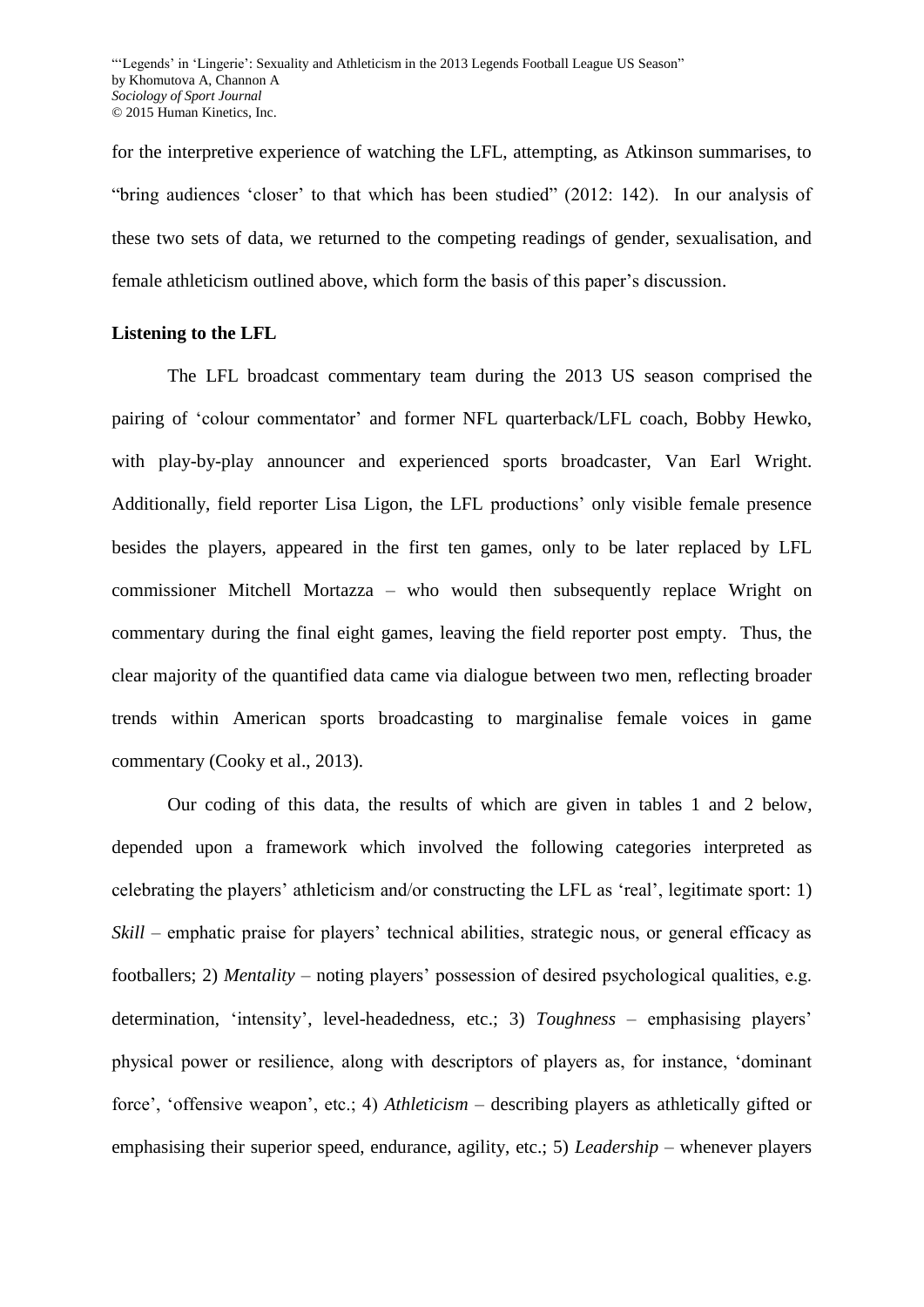were described as 'natural leaders', 'field generals', etc.; 6) *Statistics –* discussing or showing players' performance statistics, providing a track record of players' achievements whilst denoting that each play holds lasting importance/relevance; 7) *Criticism* – highlighting mistakes, which we interpreted as a signal that the LFL was a 'serious' sport, such that players were held to high performance standards;<sup>5</sup> 8) *Excitement* – noting the entertainment value of the play, and the tension, drama, and spectacle of each contest; and 9) *Season* – discussing teams' week-to-week form, historical rivalries, playoff chances, etc., placing each game within a broader context of dramatic significance. The following transcribed quotes give an indication of how some of these themes were manifest:

> Hewko: 'Jacksonville has no weakness on offence, or defence. They're led by one of the *elite quarterbacks in the LFL, K.K. Matheny. She's got a great arm, she can run*, just a *great field general*, and it does not hurt to have the *power-back* Saige Steinmetz right behind her.'

> (Jacksonville Breeze vs. Baltimore Charm, May 25 – italicised items coded 'skill', 'leadership', 'toughness')

> Hewko: 'Running back Marirose Roach, she is simply *bad to the bone!* She runs right up the middle, right toward the centre, then quickly cuts outside, breaks the containment and scores! *Unbelievable run* by Roach to get Philadelphia on the board!'

> (Philadelphia Passion vs. Atlanta Steam, August 17 – coded 'mentality', 'athleticism')

> Hewko: Van Earl, that was *another drop by Chloe Butler*. Her third for the night, I can't believe it! She's usually a clutch player. Salerno can't believe it either… *LA does not look like a championship team tonight!* Bad snaps, Barba over the head of Salerno right now, this is not the championship team that we know!'

(Seattle Mist vs. LA Temptation, May 4 – both coded 'criticism')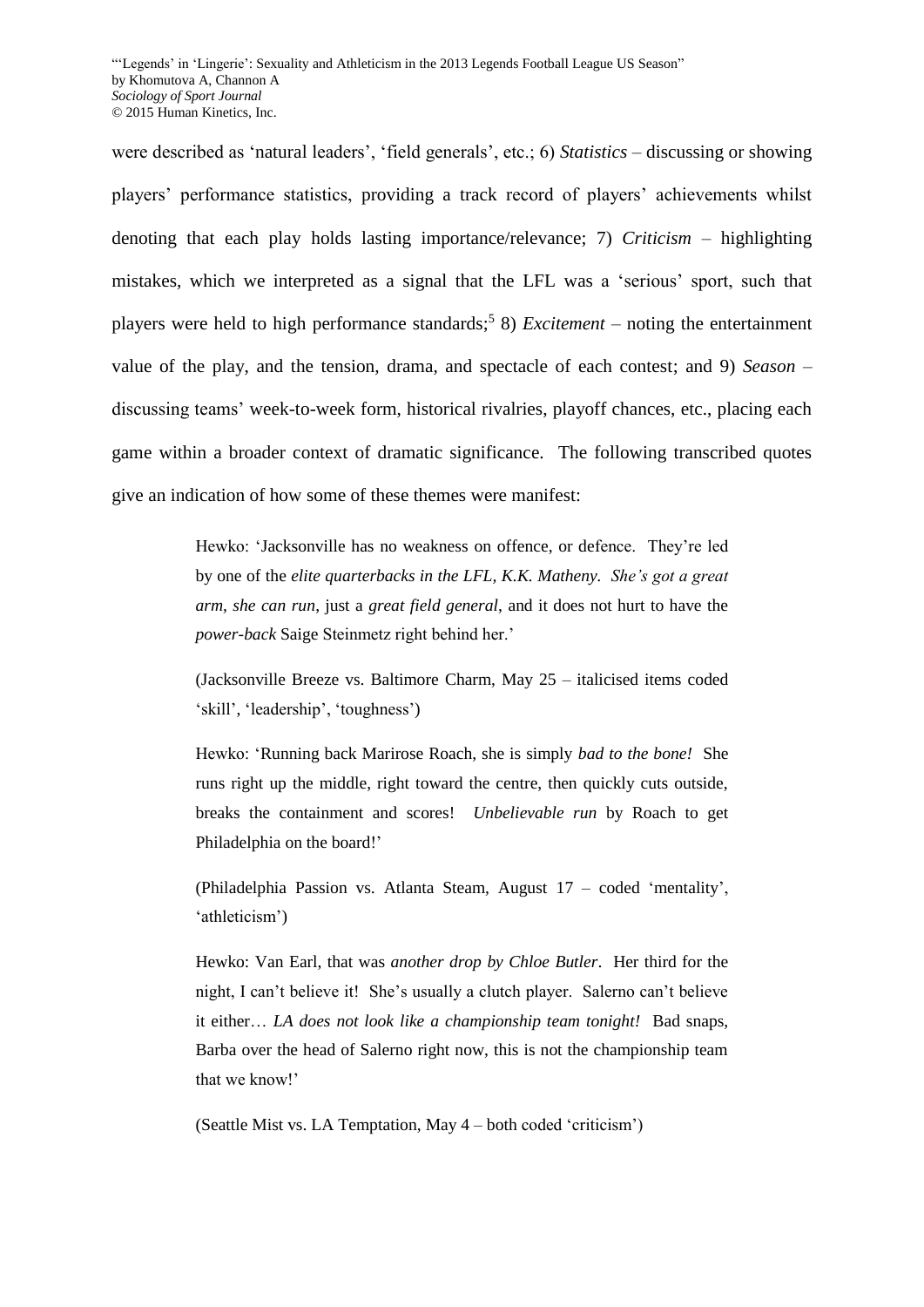Conversely, items coded as a measure of disparaging, overtly sexualising, or otherwise trivialising discourse included: 10) *Appearance* – discussion of how player's bodies looked, specifically devoid of performance connotations, although without explicit reference to attractiveness; 11) *Attractiveness –* any comments inviting a reading of players as objects of sexual desire; 12) *Sexual humour* – making jokes pertaining to sexuality/nudity (see Messner at al., 2003); 13) *Lifestyles –* any reference to players' lives outside of sport, such as (hetero)sexual/family relationships, non-sporting hobbies, etc.; 14) *'Girls' –* as noted in previous studies, describing sportswomen as 'girls' implicitly infantilises them, suggestive of a lack of respect (Duncan et al., 1990; Wensing & Bruce, 2003); 15) *Forenames –* similarly, referring to sportswomen solely by their forenames indicates an over-familiarity and can be interpreted as infantilising/disrespectful; 16) *'Feminine' adjectives* – the use of feminising language to describe the players or game, such as 'cute', 'beautiful', 'feisty', etc., which 'gender-marks' and discursively aligns play with 'female-appropriate' visions of sport (Bruce, 2012); 17) *Credit coach –* any credit given to the (all-male) coaches, implying a male mastermind was ultimately responsible for the female players' exploits/failures; and 18) *Compare NFL* – direct comparisons made with the (male) National Football League, or other male sports/athletes, suggesting male standards as those against which women's sport ought to be evaluated. These quotes help to illustrate how such themes were deployed:

> Right: 'Jacksonville Breeze and their bench, feeling pretty good about their forty-two point lead.'

Hewko: 'The bench was actually *looking pretty good too,* Van Earl.'

(Jacksonville Breeze vs. Atlanta Steam, March 30 – coded 'attractiveness')

Hewko: 'Brittany Morgan doesn't have great passing stats tonight, *but stats are like bikinis, Van Earl – they show a lot, but not everything!*'

Right: 'Haha, now that's a quality line, thank you very much Bobby Hewko.'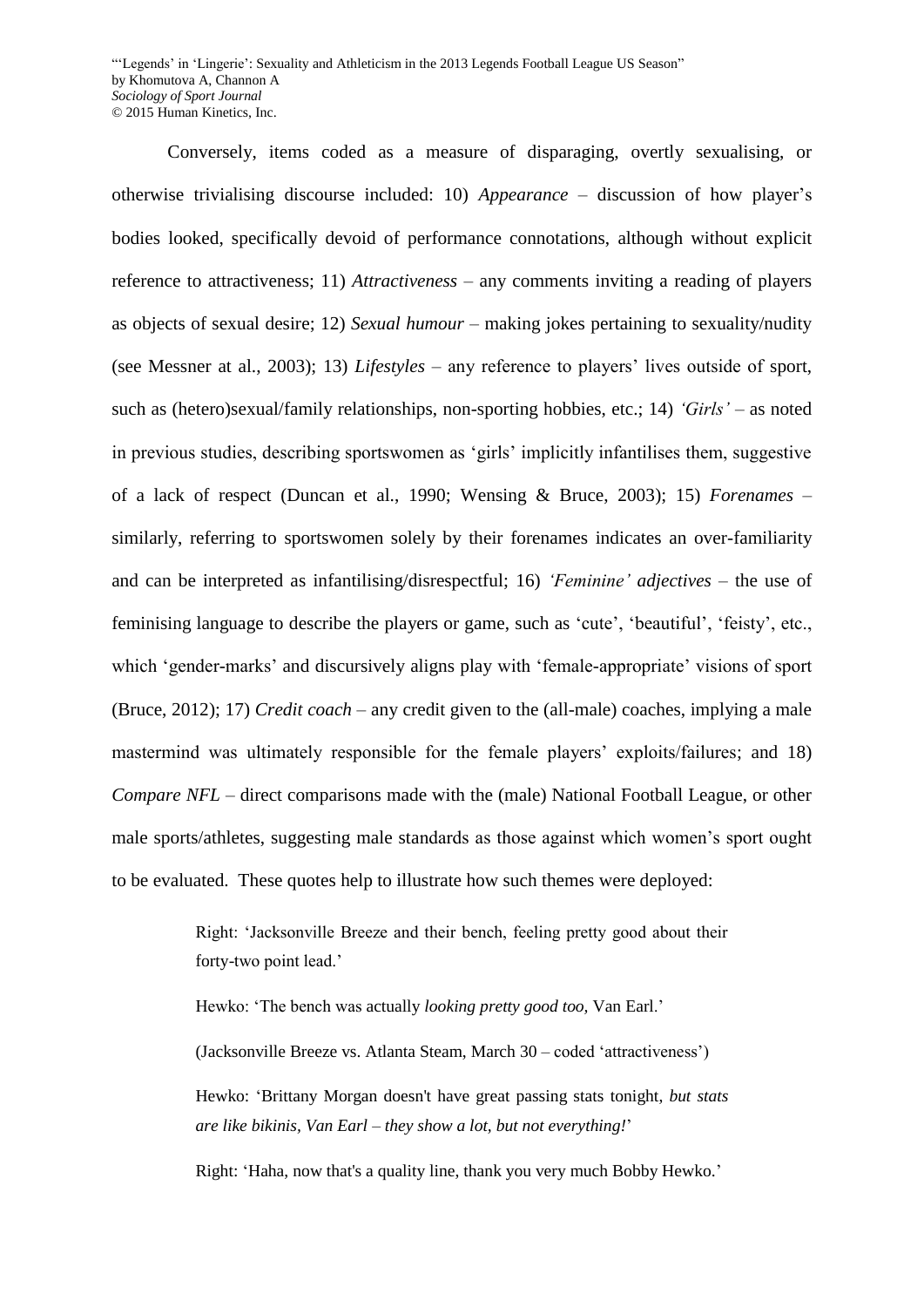(Atlanta Steam vs. Omaha Heart, April 13 – coded 'sexual humour')

Right: 'Wow, what a *great decision by Seattle head coach Chris Michaelson*, Bobby.' Hewko: 'That's why he is LFL coach of the year, he took Green Bay points off the board.'

(Seattle Mist vs. Green Bay Chill, April 6 – coded 'credit coach')

Following our content analysis using this coding framework, quantitative data revealed that commentary heavily favoured an overt construction of LFL as 'real' sport, and broadly represented LFL players as tough, skilful athletes (items 1-5). Tables 1 and 2 below illustrate the distribution of these themes by way of total coded items across all games, and per-game averages:

That direct reference to the players' physical appearances or attractiveness, along with sex-themed jokes (items 10-12), were made a combined total of 14 times during 26 games, as opposed to direct praise of the players' various sporting abilities (1-5) being made 2,033 times, is particularly revealing of the paradigmatic choice made in the characterisation of players by LFL commentary. Further, while several other potentially disparaging items (13- 16) were slightly more frequent, these remained rare by way of comparison to items denoting the seriousness or dramatic excitement/significance of play (6, 8-9). The exception here was in crediting the all-male coaching staff, and comparing play with that seen in the NFL (17- 18), which both occurred relatively frequently. In spite of the generally complimentary descriptions of the athletes themselves (and their largely favourable comparisons with NFL counterparts), these items effectively contributed towards reifying the leadership status of men within this sport (Knapp, 2013), itself further emphasised by way of the mostly-male broadcasting team. This has little direct bearing, however, on constructions of the players' sexualities, which remained relatively conspicuous in their absence from the commentators' framing of play (cf. Bissell & Duke, 2007).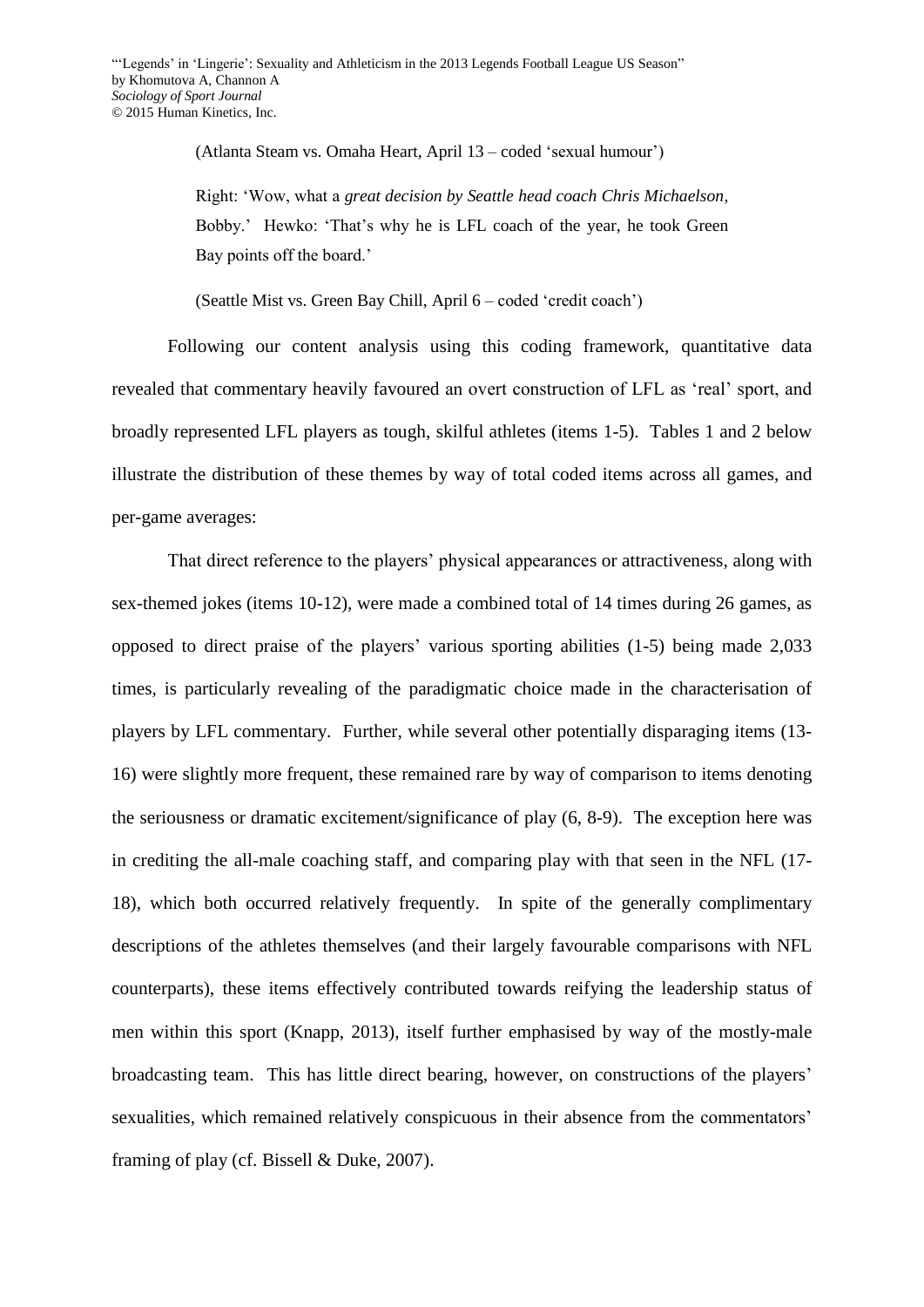#### **Watching the LFL**

In contrast to the commentary however, the visual content clearly and overtly foregrounded sexual imagery in a number of ways, such that our findings here principally indicated an overt sexualisation of the players. In particular, this involved a continuous and pervasive emphasis on the exposure of players' bodies, arrayed in a manner offering an intimate level of access for the gaze of the audience (cf. Davis, 2010). Of immediate note in this regard were their outfits. Despite the removal of the 'lingerie' accoutrements following its 2013 rebrand (LFL360, 2013a), the LFL uniforms remained cut in such a way as to place a visual emphasis on players' breasts and buttocks. Plunging, V-cut bikini tops, and tightfitting, short trunks with a rear seam running down the centre, accentuated the curvature of these body parts in a clearly deliberate fashion. The visibly arresting sight of two teams taking to the sports field in such attire led us to note the following during the first game of the season:

> Players stationed about the field look very strange in safety gear and clothing which covers their shoulders and chest but leaves their cleavage exposed. Audiences are clearly supposed to look at their breasts… the kit very obviously screams, 'sex!'

(Male author, Jacksonville Breeze vs. Atlanta Steam, March 30)

The visual emphasis placed on bust and buttocks was further compounded by the crouching positions which players adopted before the start of each passage of play. While such posture is of importance in the execution of gridiron scrimmaging techniques, this nevertheless provided constant fodder for the cameras, which often adopted low-angle shots from behind each team's offensive/defensive line, focusing on players' provocatively dressed and posed bodies. Furthermore, we noticed that in one game in particular (Seattle Mist vs. LA Temptation, May 4), the visual framing of the plays themselves took place through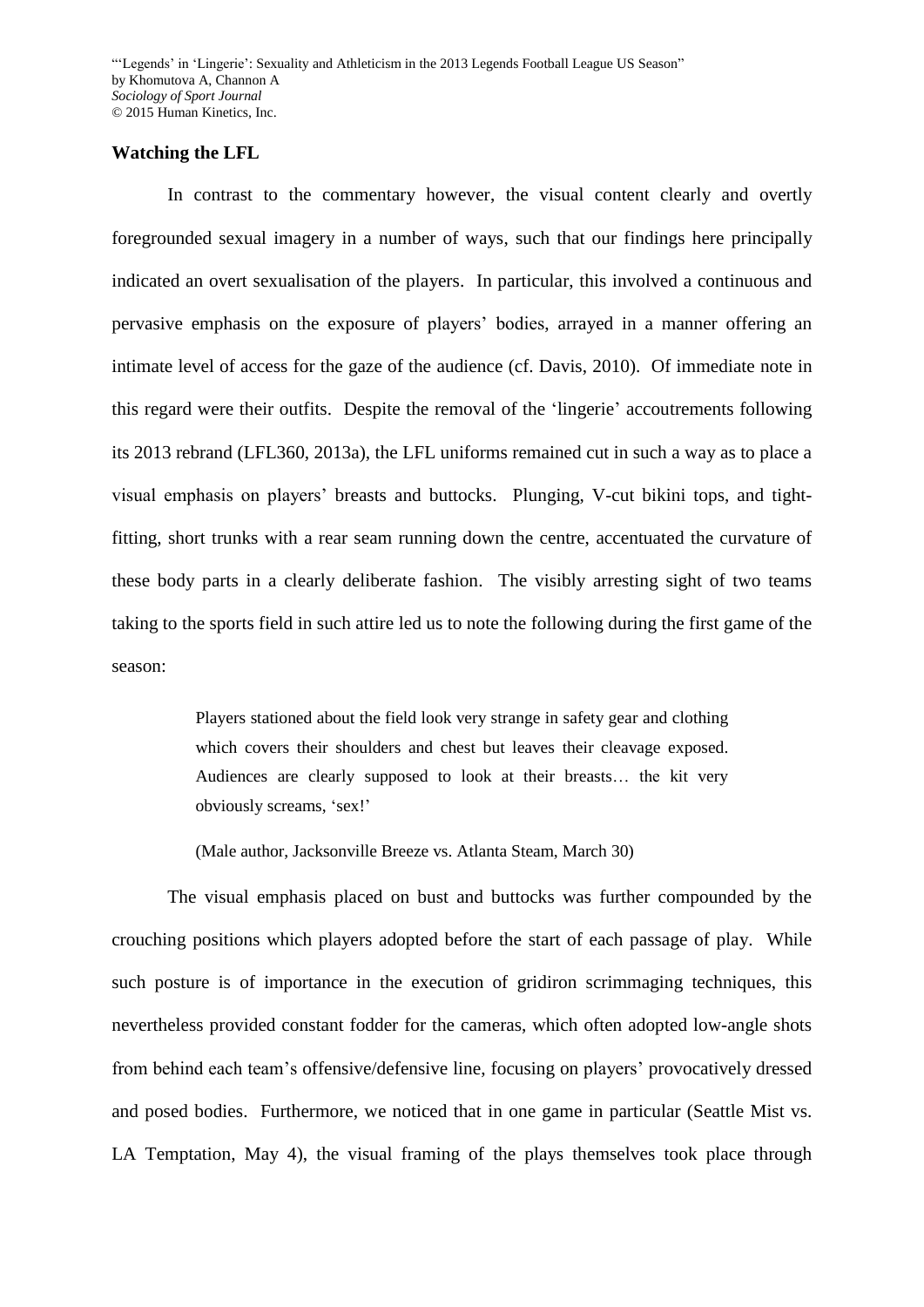extensive close-up footage. Although less prominent in other matches, such close-up shots made following the flow of play difficult, as focusing on the players' bodies left viewers incapable of grasping the strategic disposition of the teams on the field.

In time however, we began to notice that the constant visibility of players' exposed bodies became familiar enough to no longer remain at the forefront of our attention. By the midpoint of the season, we were in fact surprised not by the exposure of bodies, but by their occasional covering up:

> After watching so many games, I expect the near-nude images as a normal part of the LFL and barely notice that I'm looking at so much skin. I only realised this because I was surprised to see a couple of the players' chests entirely covered by support strapping.

(Female author, Seattle Mist vs. Minnesota Valkyrie, July 6)

Besides their dress, the appearances of the players' bodies themselves were also worthy of note. The LFL reportedly recruits its players at least partially on the basis of their perceived attractiveness (Shteir, 2013), and while there did remain a degree of variation in body shapes among them, players' appearances generally conformed to recognisable, Western standards of (hetero)sexy, 'feminine' beauty. While many had noticeable muscle definition, so too were they largely slim, buxom, had long hair, and regularly wore makeup in addition to eye-blackening face paint. Of further note in this regard is that most teams were composed of players of various ethnicities, whose positioning often reflected the traditional 'racial stacking' of players in (male) gridiron – for instance, the starting quarterbacks were all 'white', while the most high-profile 'black' players tended to be running backs and wide receivers (Coakley, 1990; cf. Berri & Simmons, 2009). Moreover, during in-game advertisements for the LFL's kit sponsors, where players were mostly shown in what we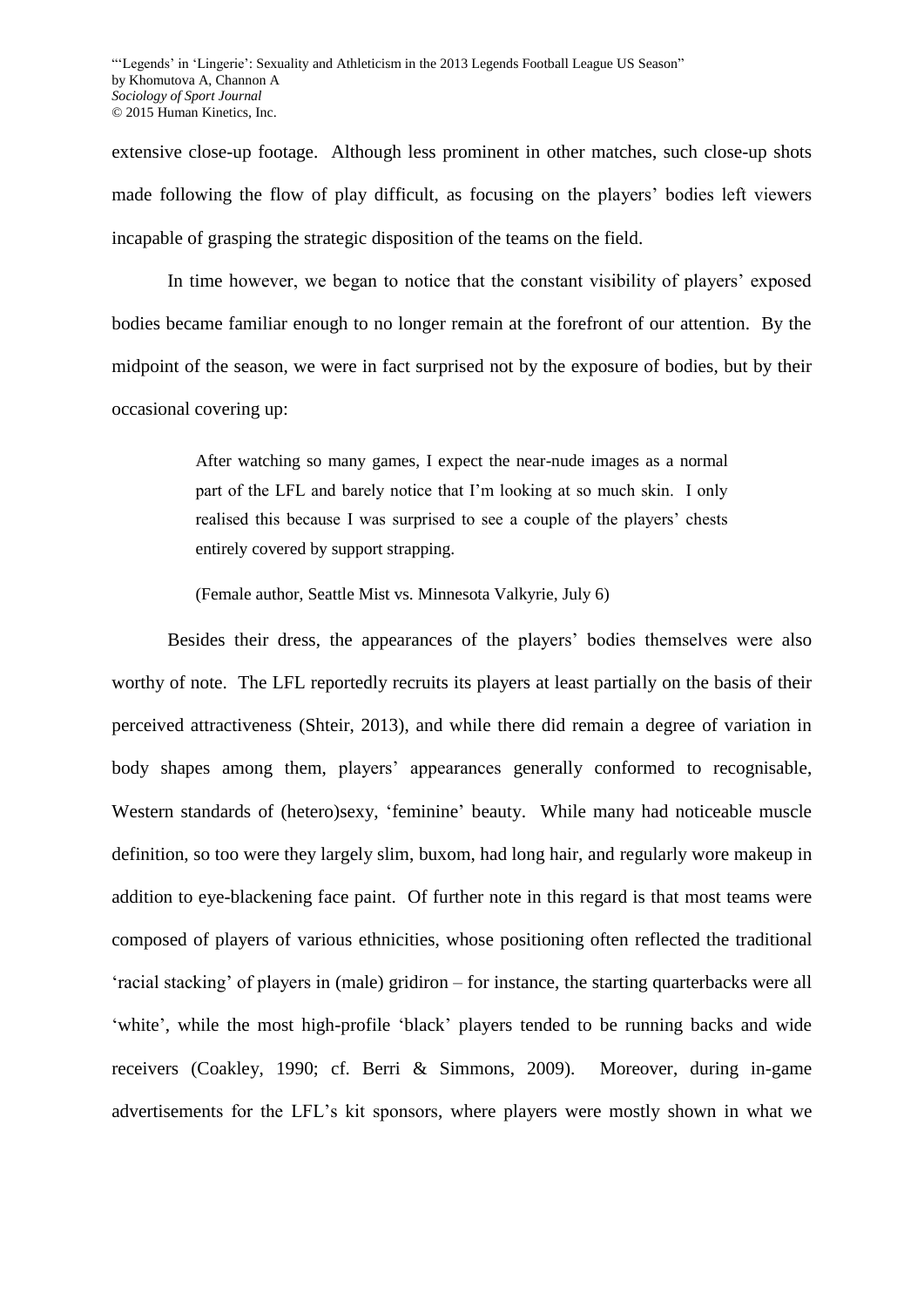interpreted as 'passive' poses (standing still, walking slowly, stretching; n=150), and less frequently performing athletic skills (n=41), we noted that:

> The players in the promo segments are not always recognisable as the ones we see doing well in the games, but they are the best looking, and it's mostly the white women in these shots. This is the most obvious example of direct, exclusive focus on players' looks, and it mostly places white women at the forefront.

(Female author, LA Temptation vs. Las Vegas Sin, June 29)

However, while the gratuitous yet selective sexualisation of players' bodies remained a key finding here, and was manifest in multiple ways throughout the LFL's programming, perhaps the other most striking element of its visuals was the emphasis placed on high-impact tackles and blocks. With the physicality of its play easily resembling the 'smash mouth football' described elsewhere by Knapp (2012), the LFL consistently featured spectacular hits, which regularly appeared in its highlight clips and promotional videos, as well as being a common element of play. One particularly dynamic, aerial collision was referred to in a highlight clip as 'the greatest hit in the history of football' (Legends Football League, 2013), while another, from earlier in the season, is recounted here in our notes:

> Ashley Salerno's hit on Allie Alberts is replayed several times, the crunching impact noise captured on player microphones. Her shoulder-charge connects cleanly, knocks Alberts flat. The crowd gasps, and as Alberts lies concussed, Salerno struts, roars, and hurls the ball in triumph. The player mic picks up her taunt: 'sit the fuck down, bitch!' Commentary eagerly describes the action, rounding off with Hewko's memorable line: 'so far in this game Van Earl, there's no winners, only survivors!'

(Male author, LA Temptation vs. Chicago Bliss, April 19)

Such 'big hits' became the focus of five of the sixteen stand-alone highlight videos posted on the LFL's *YouTube* channel during 2013, which otherwise showed players delivering pre-game speeches or swearing at each other (n=4 clips), coaches yelling at players or officials ( $n=4$ ), and players dancing or celebrating touchdowns ( $n=3$ ). These short clips,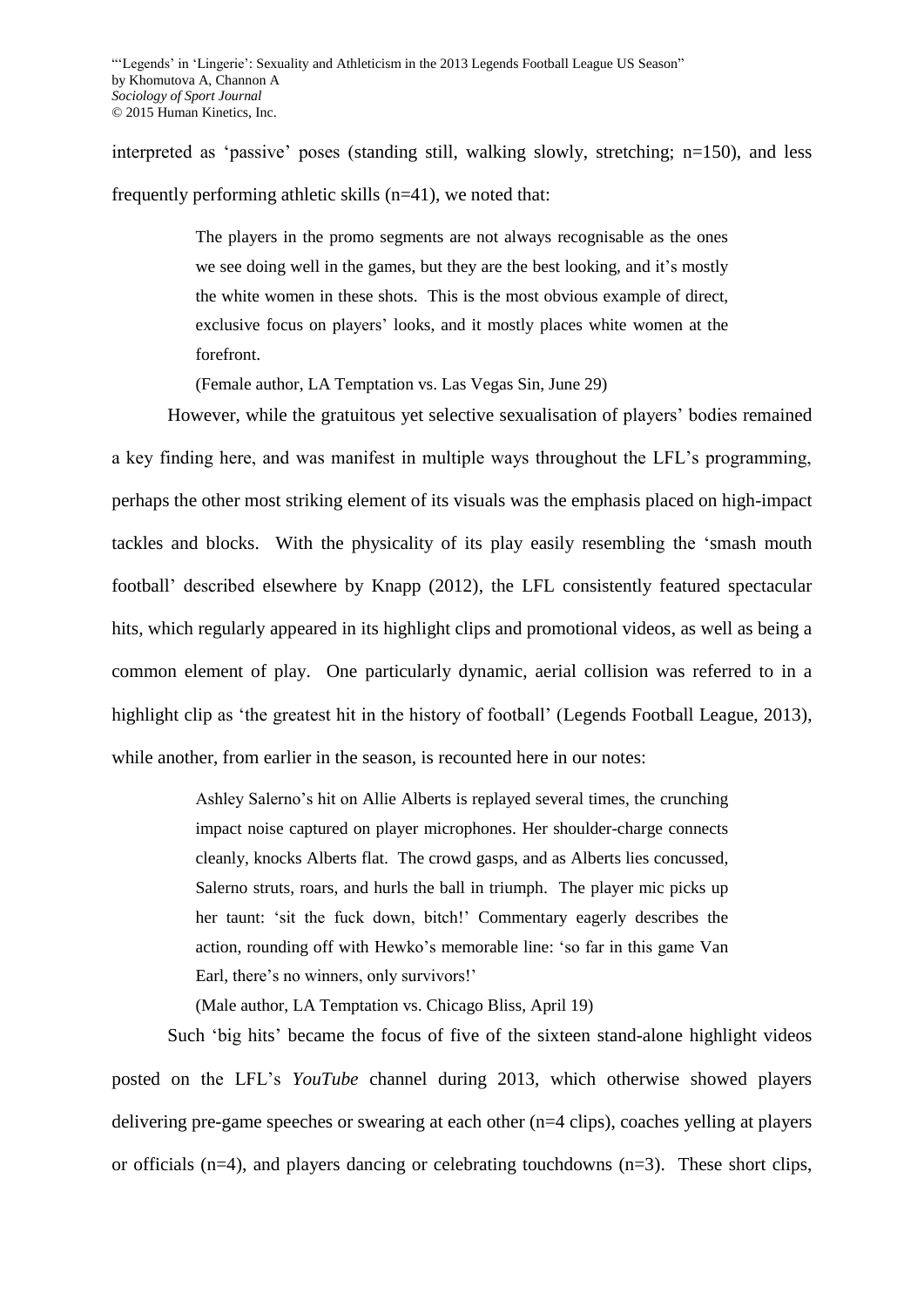along with their descriptive captions, generally drew attention to how entertaining the LFL was, highlighted the 'intensity' of its competition, or portrayed the players and coaches as tough, 'bad-ass' characters engaged in epic dominance struggles. Such framing was even evident at times when players were shown giving what seemed like overtly sexual performances, such as when one tackler performed the 'twerk' dance (squatting whilst jerking the backside up and down) over her floored opponent's head. As we noted:

> Ogom Chijindu spontaneously twerking over Riki Creger-Zier does not come across as a deliberately sexual play for the cameras, but rather aimed at humiliating the tackled player, signifying dominance; a female equivalent of 'screwing' her opponent?

(Female author, Seattle Mist vs. LA Temptation, May 4)

That the LFL chose to valorise this moment in its single, stand-alone highlight video from what had otherwise been a close-fought game between two of its best performing teams is indicative of the premium the organisation places on sexual imagery as its unique selling point. But, while Ogom Chijindu's dancing is certainly reflective of an overtly sexual (and in this case, 'black') hetero-feminine style (cf. Dionne, 2013), its deployment in this manner nevertheless portrayed her as powerful and triumphant, troubling the construction of the dance as inherently sexually objectifying and trivialising of her athletic ability – ability which in fact provided cause for her to perform the dance to begin with. This same connotation was evident within similar physical/verbal taunts exhibited by other tacklers/touchdown scorers (without any noticeable 'racial' patterning), as players used (hetero)sexy dance moves or gendered insults ('bitch', 'skank', 'ho', etc.) as ways of intimidating or celebrating their achievement of dominance over hapless, defeated rivals. That this clearly gendered, overtly sexual posturing might be appropriated for the voyeuristic enjoyment of (male) audiences remains an important consideration, but this does not preclude reading such performances as simultaneously emblematic of the players' embodiment of power. This is particularly so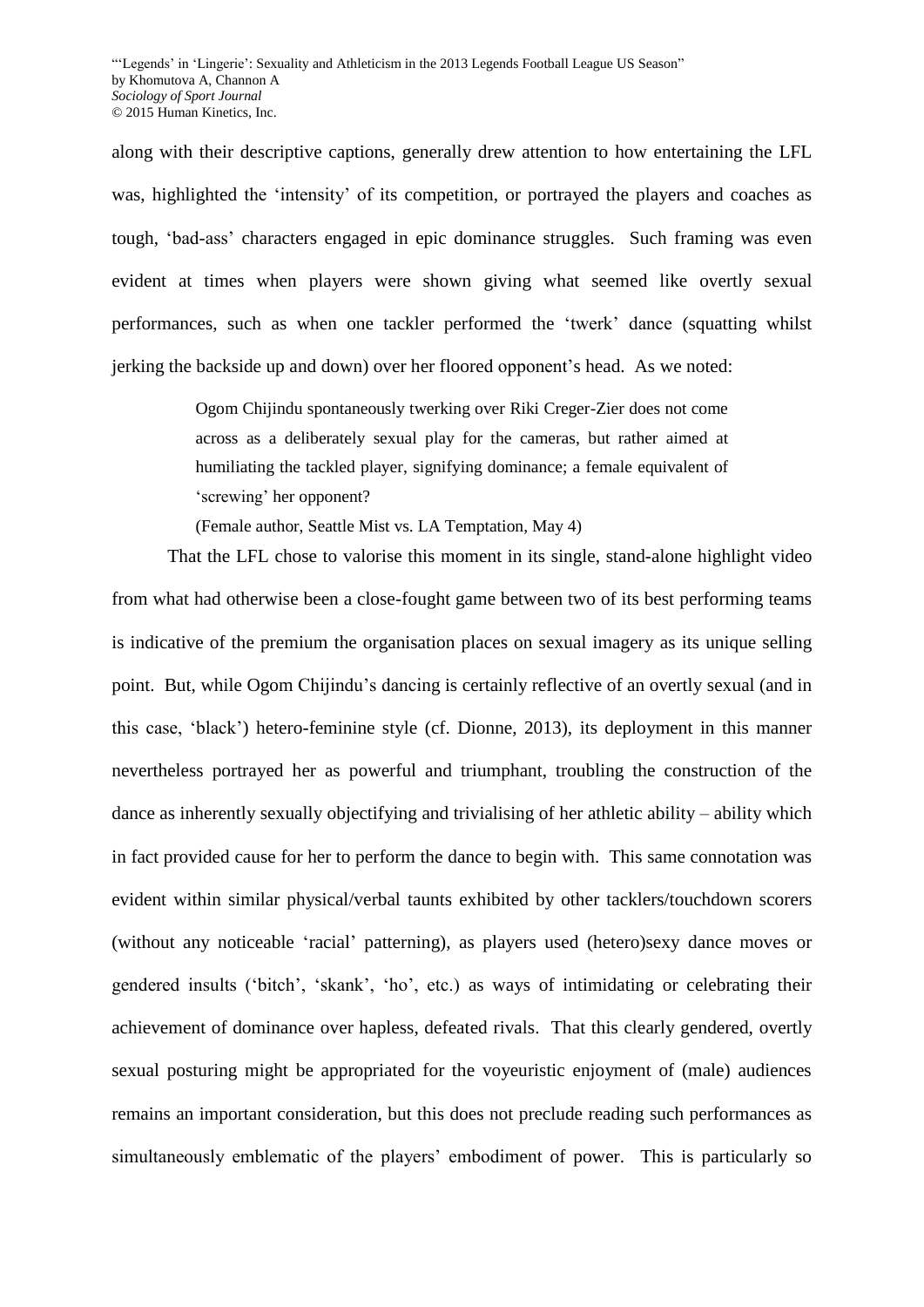given that these signifying practices most often existed within syntagmatic sequences involving hard collisions, and commentary emphasising 'outstanding' or 'dominating' football plays.

## **Discussion**

Our analysis of the 2013 LFL US season produced findings which can be interpreted as evidence of the continuation of heteronormative gender construction and the centring of male privilege in sport, yet also of the partial disruption of how such privileges are typically constructed. To begin with, the sexualised visual content of the programming was at many times overt and explicit, through which normative, hetero-feminine (and 'white'-centred) beauty ideals were blatantly being endorsed. The ubiquity of these sexualised visuals can be seen as part of the historical trend for women's visibility within sports media to depend upon both the clear and overt foregrounding of their sexuality, and the amenability of that sexuality to heterosexual male desire. Such a reading is certainly the case in superficial encounters with the sport, but perhaps more worryingly so once the initial 'shock value' of the tiny uniforms and buxom players fades, leading to the normalisation of the audience's expectation to see 'sexy' female athletes near-naked.

Combining this with its narrow range of 'beautiful' body types, within which the majority positioning of 'white' players at the forefront in advertising and promotional segments is also the norm, the LFL's imagery endorses dominant social hierarchies of female bodies in ways which continue to privilege a select group of mostly 'white', hetero-feminine women, while subordinating or excluding others from view.<sup>6</sup> Furthermore, the men appearing in LFL programming did not have their bodies similarly exposed – nor, evidently, did the LFL appear to privilege normatively 'attractive' male bodies in any sense – such that its asymmetrical positioning of men and women reflected broader cultural expectations that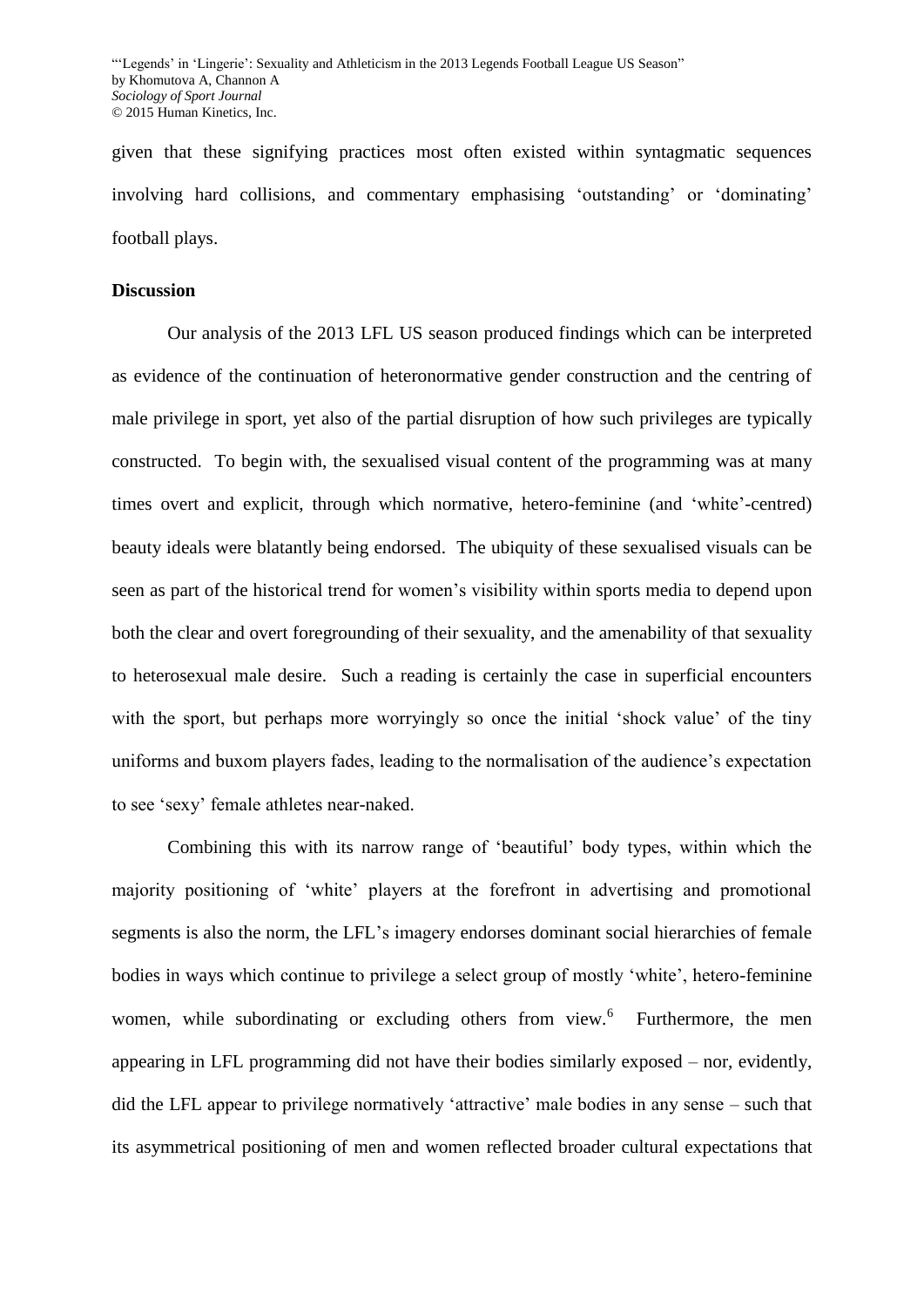women's bodies ought to be valued on the basis of their sexual attractiveness/availability, whilst men's need not be. And, given that the men appearing in the LFL were shown as authority figures/experts (coaches/broadcasters), or as consumers (fans), the LFL's vision of women's sport was positioned as being produced both *by men* and *for men*; in other words, male privilege occupied the clear 'centre' of its programming (Messner, 2002).

However, the LFL's effective re-framing of 'sexy' feminine embodiment also remains worthy of comment. While the visual focus on players' barely-clothed bodies certainly foregrounded their heterosexual attractiveness, these hard, muscular, bruised bodies were nevertheless consistently shown in dynamic, athletic motion, meeting in violent, high-tempo collisions, or strutting and posturing in ways which clearly signified a powerful and assertive sense of self-possession. In so doing, the hierarchally gendered reality which 'sexualised' femininity is typically thought to represent – namely that of women's sexual passivity/vulnerability – was dramatically suspended. And, as contextual backdrop to the evident, gendered contradictions playing out on screen, the commentary consistently framed these images through heavily emphasising the players' skill, toughness, and athleticism in various ways. Given this pervasive construction of the players and play, we suggest that the sexualised visuals of the LFL can (and indeed, are intended to) be read by audiences in ways which are not *reductively* objectifying, as such.

Thus, the LFL presents ostensibly sexualised female bodies as being invested with power, capable of tough, aggressive, spectacularly 'masculine' athletic performances. These are bodies presented to be lusted after, whilst also simultaneously admired for their athletic capacities. As the players' gendered positioning moved between the hyper-feminine visuals of exposed cleavage and buttocks, and the hyper-masculine, combative athleticism and posturing that forms the mainstay of the sport they play, they signified multiple different meanings relative to these extremes – sometimes more of one than the other, but almost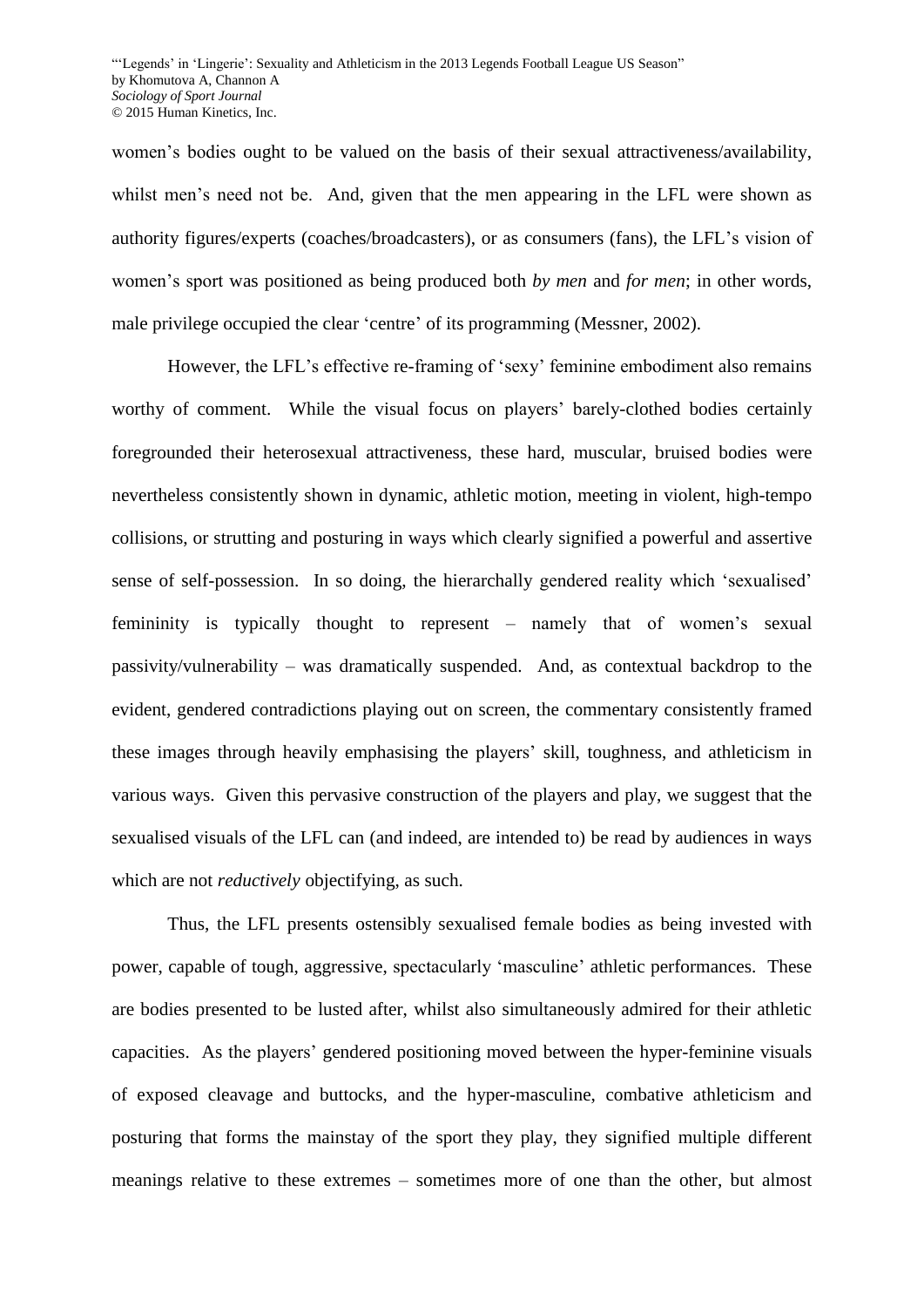always something of both at once. As such, they problematize binary conceptions of gender, as well as the mutually exclusive positioning of athleticism as essentially power*ful*, and emphasised, feminine heterosexuality as essentially power*less*. In this respect, the sexualised LFL athletes, overtly framed as both 'sexy' and athletic, signify the deconstruction of gendered boundaries dividing sex and athleticism, even if the way they do so involves leaving other, inequitable elements of normative femininity and gender relations relatively intact.

Ultimately then, we argue that the LFL offers an interesting case study into the contestable meanings of (hetero)sexy femininity in sport, within a relatively unique mediasport context which sexualises female athletes not instead of, but alongside showcasing their athletic abilities. With two somewhat oppositional readings in mind, we posit that the construction of femininity evident within the symbology of the LFL remains difficult to analyse from a reductive, dialectical, and dichotomous perspective on sex and athleticism as indices of gender and power. Indeed, it is our contention that the LFL neatly represents the ambiguity captured in Heywood and Dworkin's (2003: 99) assertion that "in the culture of images, we are always dealing with a mixed bag, both/and, not either/or". In meeting the challenge of understanding such phenomena, we concur with these authors' argument against

> (persisting), like so much of disciplinary academia, in utilizing critical frameworks that incorporate an either/or kind of frame – images are either oppressive or empowering, setting things back, or moving them forward… We'd much rather live in a culture that idealizes (female athletes as) gorgeously ambiguous (heroes) than a culture that tells us that our being is either reducible to sex or to power, and that for women the two can't mix. (2003: 99)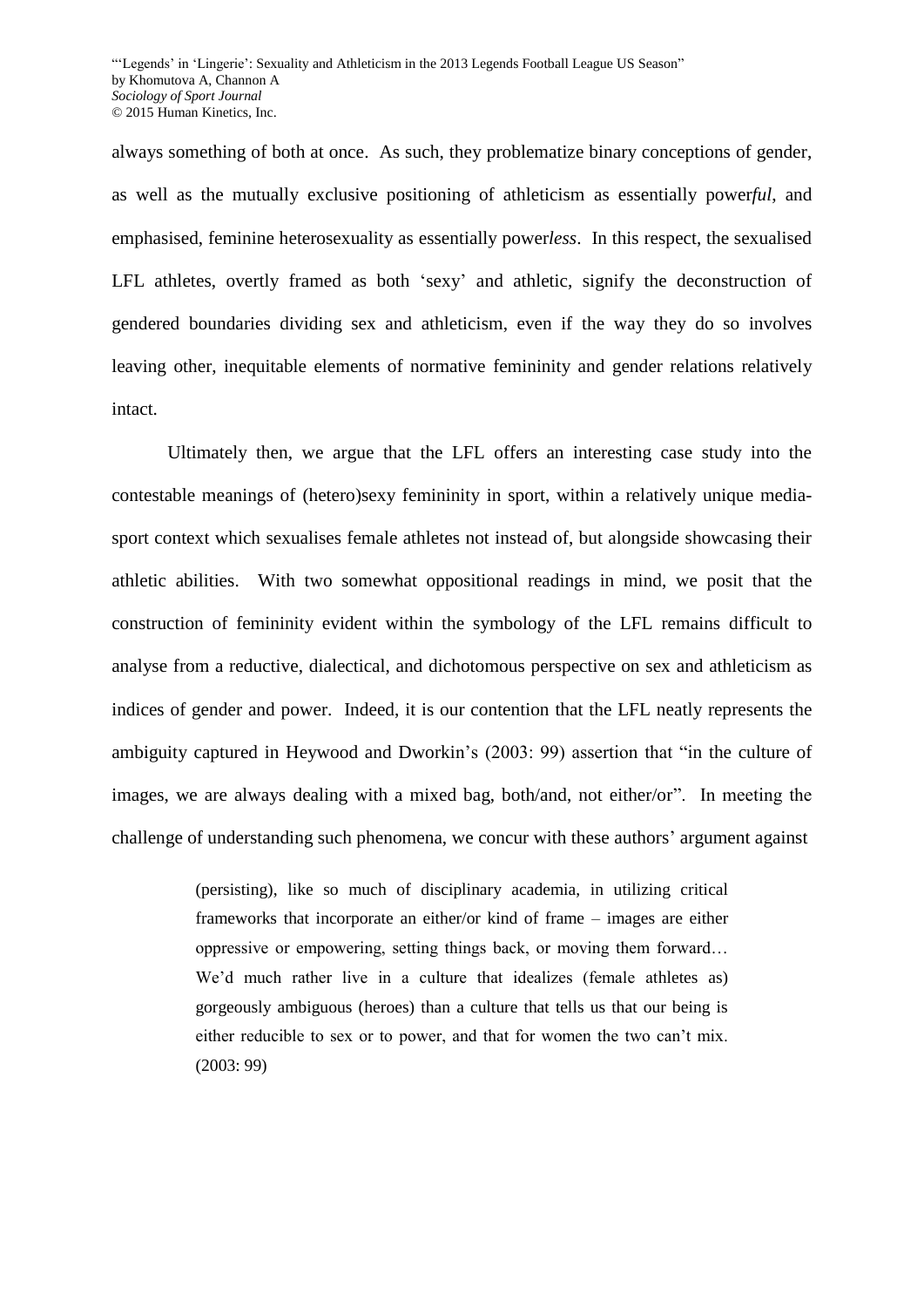#### **Concluding Thoughts**

Analyses of match broadcasts remain relatively rare within the broad literature on the sexualisation of women in sports media (exceptions include Billings et al., 2002; Bissell & Duke, 2007; Broch, 2014; Duncan & Hasbrook, 1998; and Messner et al., 1993), which has most often tended to explore advertising, news and magazine reporting/photography, and other forms of communication peripheral to sporting events themselves. Thus, this present paper contributes towards an under-researched but important area of this otherwise widely debated phenomenon, exploring the topic of sexualisation via the core media production of an overtly sexualised sports league, the LFL. Also, through exploring both the commentary and visual content of matches, our findings reveal disparities and complexities which an exclusive focus on either element of programming might have missed (cf. Bissell & Duke, 2007). Thus, by adopting a mixed-methods approach through a combined content and semiotic analysis, we have attempted to draw attention to the polysemic potential which the LFL carries, highlighting how sexualised representations within women's sport, dependent upon syntagmatic and paradigmatic context, can be read as existing both within and outside of dominant, hierarchal constructions of gender (cf. Baumgartner & Richards, 2000; Breeze, 2010; Carlson, 2010; Gilley, 2005; Thorpe, 2008).

However, the extent to which the LFL's athletes might reconfigure the normative meanings of (hetero)sexy femininity, and the power relations so often articulated around these, requires further substantiation than this study alone is able to supply. What remains to be seen in this respect is how viewers adopt various different interpretive frames to make sense of the LFL, and what, if any, effect they have on these viewers' perceptions of female athleticism and sexuality more broadly. And, while our present analysis has treated the LFL as a self-contained phenomenon, this artificial separation from the broader sports/media context(s) within which it is likely to be viewed by spectators around the world also begs the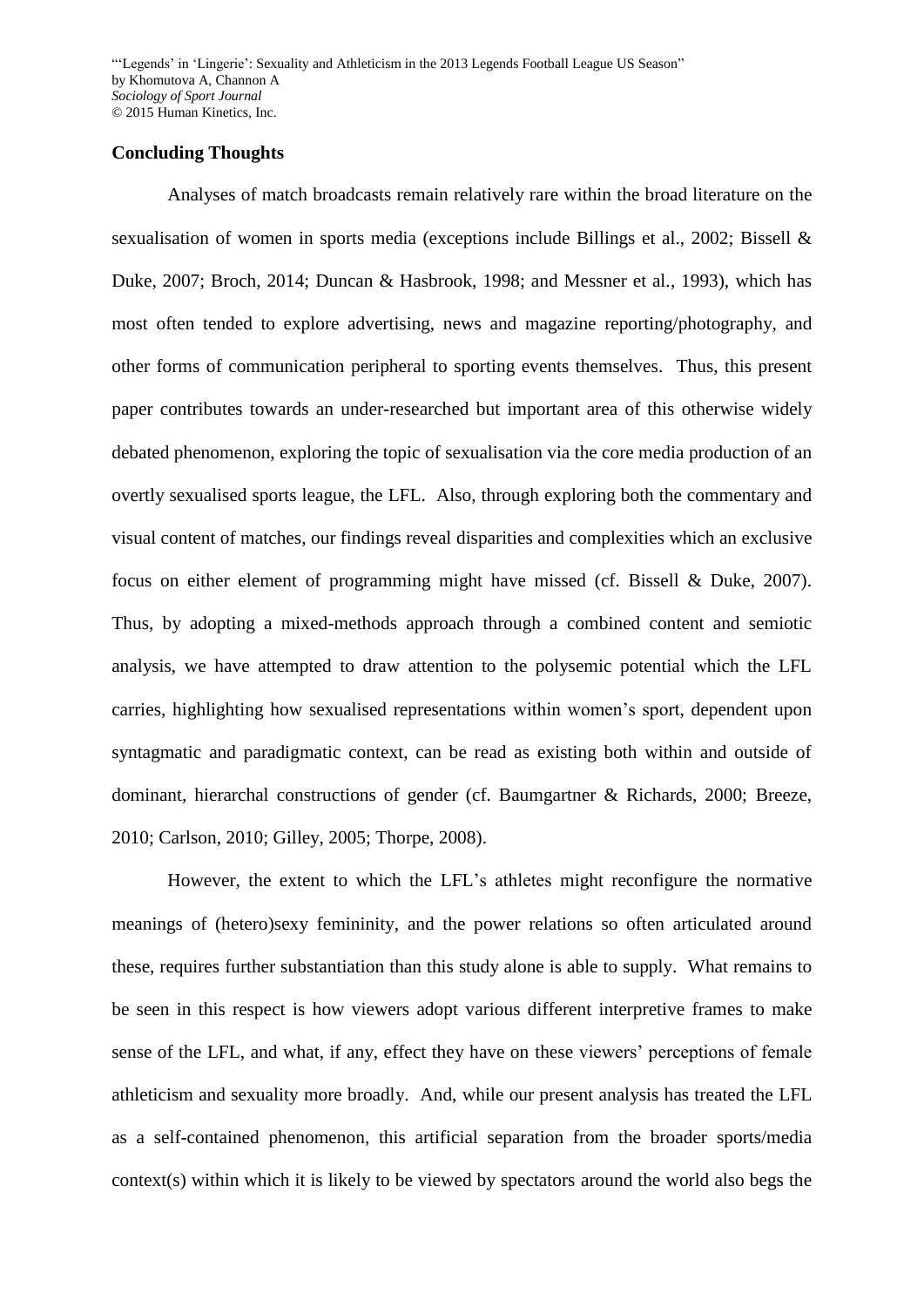question as to the wider representation of female athletes (and particularly, players of comparable full-contact team games) across the national/cultural settings within which the LFL is played and viewed globally. Culturally sensitive studies of its reception among various audience groups – men/women, casual spectators/long-term fans, viewers/nonviewers of other women's sports, etc. – will thus help to better locate the relative importance of the readings of the LFL which we have attempted to identify, in line with the current move towards audience reception studies within gender and sports media scholarship (e.g., Kane & Maxwell, 2011; Kane et al., 2013).

It is our hope that this present analysis helps to draw further critical attention among the academic community to this emergent sporting franchise. Additional research concerns, beyond the matter of symbolic representation and audience reception, may arise from this recognition. For instance, the evident power structure within the LFL outwardly appears to exclude the players (and indeed, women more broadly) from policy-making positions, which has clear implications regarding players' exercise of agency and experience of 'empowerment' through the specific negotiation and enactment of their own (hetero)sexy femininities. Secondly, scholars may turn a critical eye more directly on the construction of 'race' and the privileging of 'whiteness' within the league; we have only addressed this very briefly, and more robust analyses of this phenomenon might better account for how 'race' manifests within the LFL in terms of specific forms of sexualisation (Cooky et al., 2010; Schultz, 2005) as well as players'/coaches' lived experience. Thirdly, the issue of safety, insurance provision and remuneration (Shteir, 2013), relative to concerns over the commodification and commercial exploitation of players' labour, should be of pressing concern to researchers interested in player welfare, especially given the risk-laden nature of the physicality of full-contact gridiron football. Thus, while sexualisation, sexuality, athleticism and the league's symbolic construction of sporting femininity are perhaps among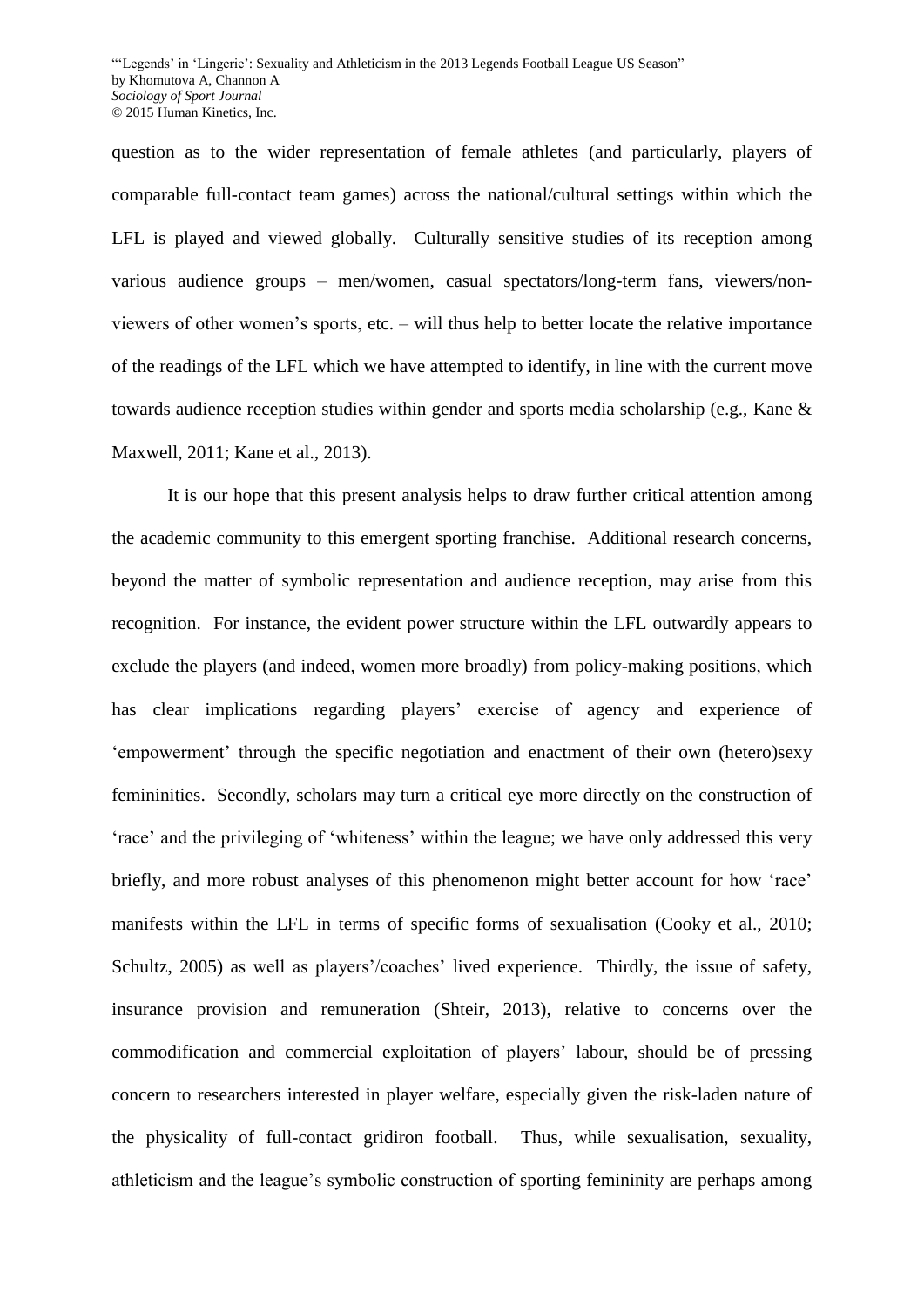the more salient concerns at present, other such investigations also remain necessary,

particularly if the LFL's global operation continues to expand in coming years.

#### **Notes**

- 1 The 'lingerie' kit worn by players before 2013 included chokers, bras, panties and garters, each decorated with lace and bows, alongside protective equipment including visored helmets, shoulder pads, elbow pads and knee pads.
- 2 Following the 2013 rebranding, players' uniforms consisted of relatively unadorned two-piece bikinis, along with similar safety equipment as before.
- 3 Some readers may recognise the following discussion as symptomatic of broader differences between the socalled second and third 'waves' of feminism (cf. Heywood, 2008; Messner, 2002; Thorpe, 2008). We avoid using these labels here owing to the lack of space required to adequately address the various positions on relevant topics such as sexual agency, empowerment, and other related issues constituting debate occurring *within* either of these 'waves', as much as between them. To invoke this nomenclature without such explanation risks misrepresenting the complexity of these internally diverse schools of thought, while obscuring the complexity of their historical development (cf. Caudwell, 2011; Gilley, 2005). Given that this paper is not intended to provide a comprehensive commentary on the contested history of recent feminist theory, we instead focus on the specific interpretations made within sport scholarship as to the meanings of female athlete sexualisation, which can be more effectively delineated within the confines of this article.
- 4 See Kane (2011) and Kane and Maxwell (2011) regarding the questionable efficacy of using sex to sell women's sport.
- 5 We appreciate that 'criticism' being positioned this way may seem counter-intuitive, and that alternative interpretations of this item (and others) are certainly possible. Previously, scholars of gender and sports media have handled commentator criticism in various ways, such as Kian et al.'s (2009) construction of this as the 'negative' side of a couplet including 'positive' skill and success, or Billings and Eastman's (2002; 2003) focus on differential attribution for success/failure as objects of analysis. Our particular approach was chosen owing to the differing constructions of the LFL, outlined previously, as either a sexualised 'sideshow' wherein sporting action is peripheral and inconsequential, or as 'serious' sport within which success/failure is meaningful and important. Criticising players/teams for their errors is, in our opinion, more likely to help substantiate the latter reading rather than the former. Indeed, criticism of mistakes is certainly to be expected in other (male/female) team sport commentary, hence its inclusion here.
- 6 Unsurprisingly, a recent list of the 'LFL top 50 hottest athletes of all time', collaboratively produced by the LFL and celebrity gossip website, *TMZ*, vastly favoured 'white' players (LFL360, 2014).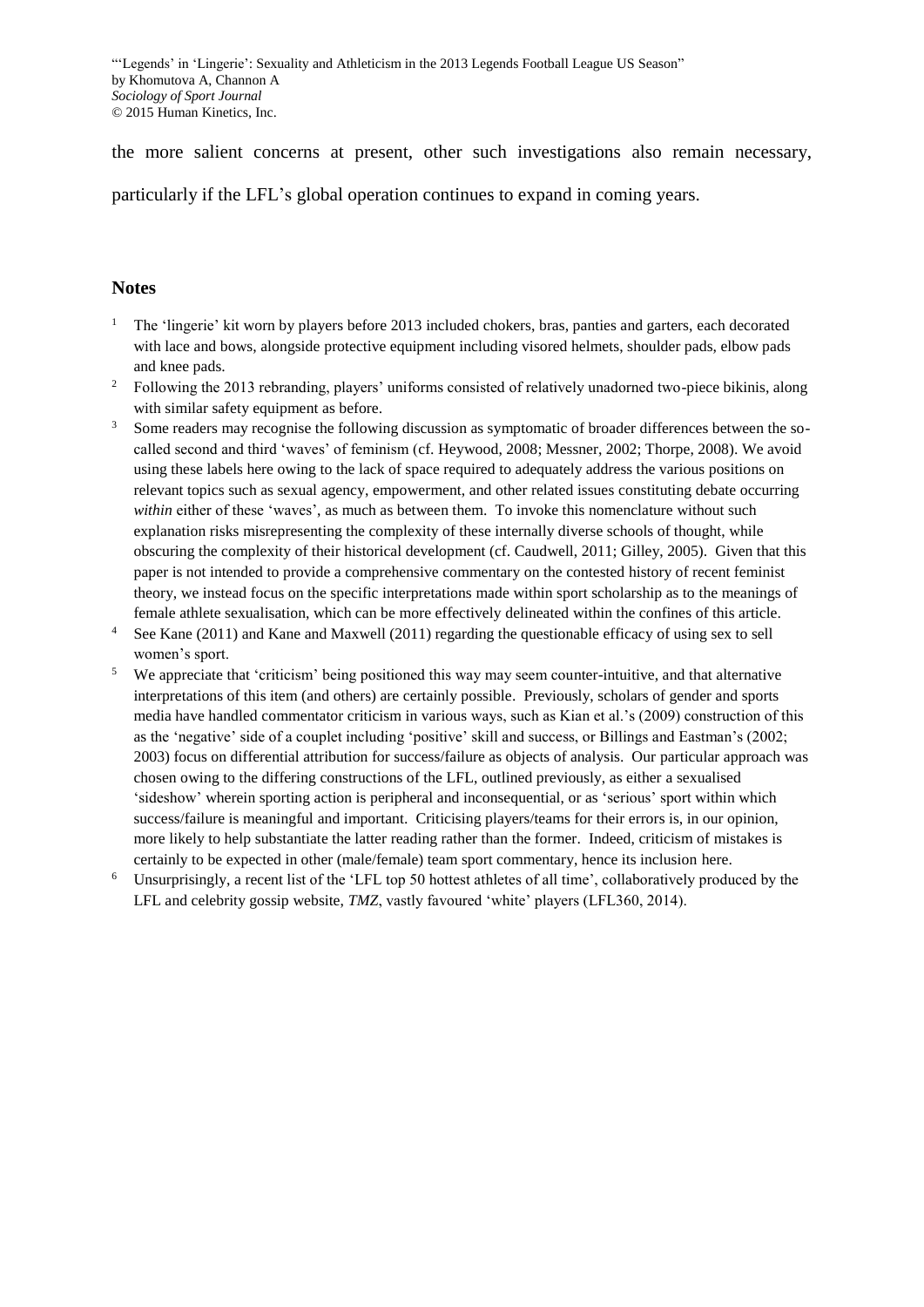## **References**

American Psychological Association (2007) *Report of the APA task force on the sexualization of girls*. Washington: American Psychological Association. Available at: http://www.apa.org/pi/women/programs/girls/report-full.pdf

Atkinson, M. (2012) *Key concepts in sport & exercise research methods*. London: Sage.

- Barker, C. (2012) *Cultural studies: Theory and practice, 4th ed*. London: Sage.
- Baumgartner, J. & Richards, A. (2000) *Manifesta: Young women, feminism, and the future*. New York, NY: Farrar, Straus and Giroux
- Berri, D.J. & Simmons, R. (2009) Race and the evaluation of signal callers in the National Football League. *Journal of Sports Economics, 10*(1), 23-43. doi: 10.1177/1527002508327383
- Bernstein, A. (2002) Is it time for a victory lap? Changes in the media coverage of women in sport. *International Review for the Sociology of Sport, 37*(3), 415-428. doi: 10.1177/101269020203700301
- Billings, A.C. & Eastman, S.T. (2002) Selective representation of gender, ethnicity, and nationality in American television coverage of the 2000 Summer Olympics. *International Review for the Sociology of Sport*, *37*(3-4), 351-370. doi: 10.1177/101269020203700302
- Billings, A.C. & Eastman, S.T. (2003) Framing identities: Gender, ethnic, and national parity in network announcing of the 2002 Winter Olympics. *Journal of Communication*, *53*(4), 569-586. doi: 10.1111/j.1460-2466.2003.tb02911.x
- Billings, A.C., Halone, K.K. & Denham, B.E. (2002) "Man, that was a pretty shot": An analysis of gendered broadcast commentary surrounding the 2000 men's and women's NCAA Final Four basketball championships. *Mass Communication and Society, 5*(3), 295-315. doi: 10.1207/S15327825MCS0503\_4
- Bissell, K.L. & Duke, A.M. (2007) Bump, set, spike: An analysis of commentary and camera angles of women's beach volleyball during the 2004 Summer Olympics. *Journal of Promotion Management, 13*(1-2), 35-53. doi: 10.1300/J057v13n01\_04
- Breeze, M. (2010) There's no balls in derby: Roller derby as a unique gendered sports context. *The International Journal of Sport and Society, 1*(3), 121-133.
- Broch, T.B. (2014) "Smiles and laughs all teeth intact": A cultural perspective on mediated women's handball in Norway. *International Journal of Sport Communication, 7*(1), 56-73. doi: 10.1123/IJSC.2013-0133
- Carlson, J. (2010) The female significant in all-women's amateur roller derby. *Sociology of Sport Journal, 27*(4), 428-440
- Carty, V. (2005) Textual portrayal of female athletes: Liberation or nuanced forms of patriarchy? *Frontiers, 26*(2), 132-155. doi: 10.1353/fro.2005.0020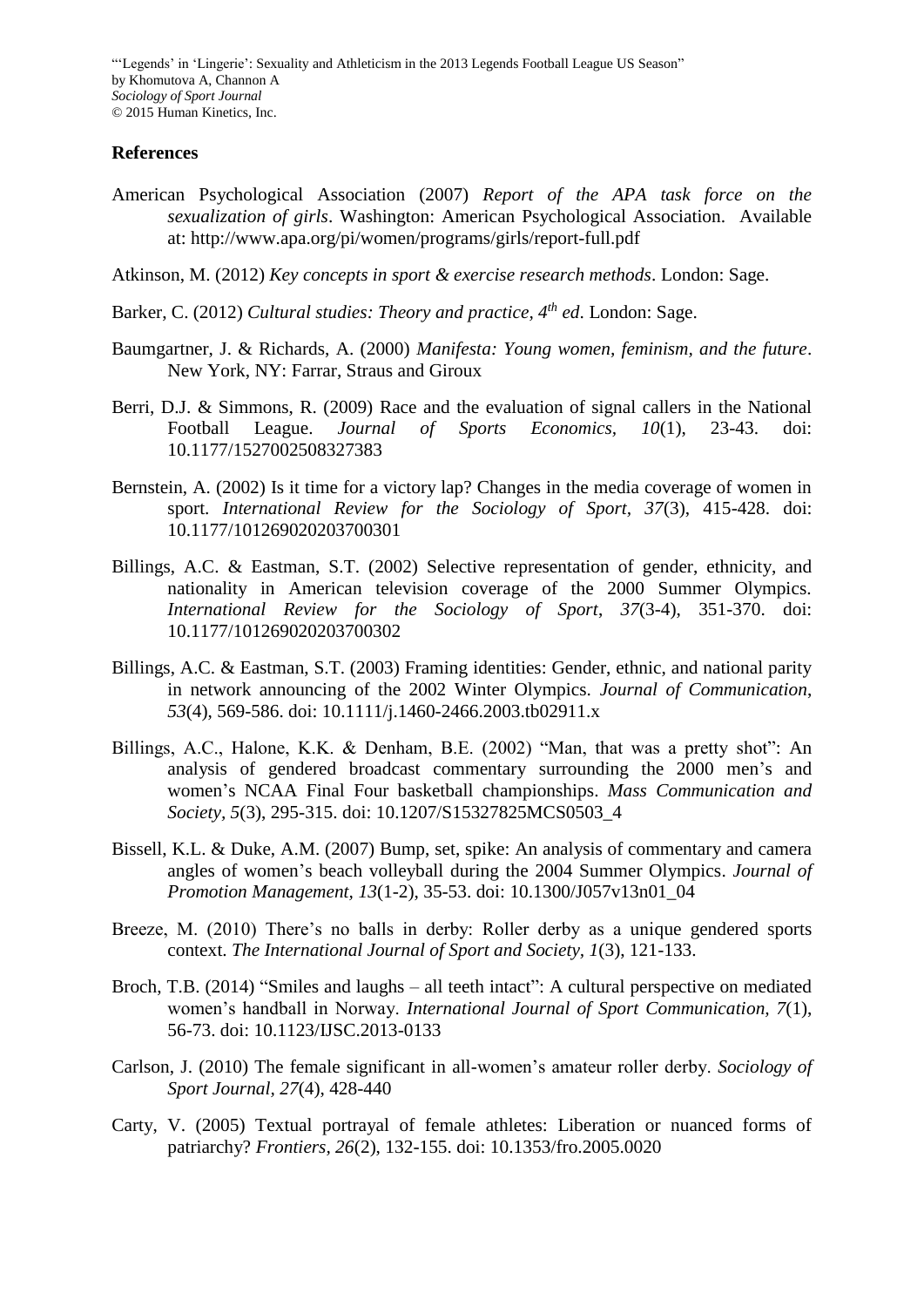- Caudwell, J. (2006) Femme-fatale: Re-thinking the femme-inine. In J. Caudwell (Ed.) *Sport, sexualities and queer/theory*. Oxon: Routledge, pp.145-158.
- Caudwell, J. (2011) Sport feminism(s): Narratives of linearity? *Journal of Sport and Social Issues, 35*(2), 111-125. doi: 10.1177/0193723511406132
- Chandler, R. (2013) Lingerie Football League changes uniforms, name in re-branding effort. *NBC Sports: Off the Bench*. Available at: http://offthebench.nbcsports.com/2013/01/10/theyve-taken-the-lingerie-out-of-thelingerie-football-league/
- Coakley, J. (1990) *Sports in society: Issues and controversies, 4th ed*. St Louis, MO: Mosby.
- Cooky, C. & LaVoi, N. (2012) Playing but losing: Women's sports after title IX. *Contexts, 11*(1), 42-46. doi: 10.1177/1536504212436495
- Cooky, C., Messner, M.A. & Hextrum, R. (2013) Women play sport, but not on TV: A longitudinal study of televised news media. *Communication & Sport*, iFirst article, doi: 10.1177/2167479513476947
- Cooky, C., Wachs, F.L., Messner, M. & Dworkin, S.L. (2010) It's not about the game: Don Imus, race, class, gender and sexuality in contemporary media. *Sociology of Sport Journal, 27*(2), 139-159.
- Daniels, E.A. (2009) Sex objects, athletes, and sexy athletes: How media representations of women athletes can impact adolescent girls and college women. *Journal of Adolescent Research, 24*(4), 399-422. doi: 10.1177/0743558409336748
- Davis, P. (2010) Sexualization and sexuality in sport. In P. Davis & C. Weaving (Eds.) *Philosophical perspectives on gender in sport and physical activity*. London: Routledge, pp.57-63.
- de la Fuente, M. (2013) LFL: A global sport. *LFL360*. Available at: http://www.lfl360.com/articles/lfl-global-sport-lfl360-com-marcus-de-la-fuente/
- Dionne, E. (2013) The twerking feminist. *PolicyMic*. Available at: http://www.policymic.com/articles/69657/the-twerking-feminist
- Dowling, C. (2000) *The frailty myth: Redefining the physical potential of women and girls.*  New York, NY: Random House.
- Duncan, M.C. & Hasbrook, C.A. (1988) Denial of power in televised women's sports. *Sociology of Sport Journal, 5*(1), 1-21.
- Duncan, M.C., Messner, M.A., Williams, L. & Jensen, K. (1990) *Gender stereotyping in televised sports*. Los Angeles, CA: Amateur Athletic Foundation of Los Angeles
- Fink, J.S. (2012) Homophobia and the marketing of female athletes and women's sport. In G.B. Cunningham (Ed.) *Sexual orientation and gender identity in sport: Essays from activists, coaches, and scholars.* TX: Centre for Sport Management Research and Education, pp.49-60.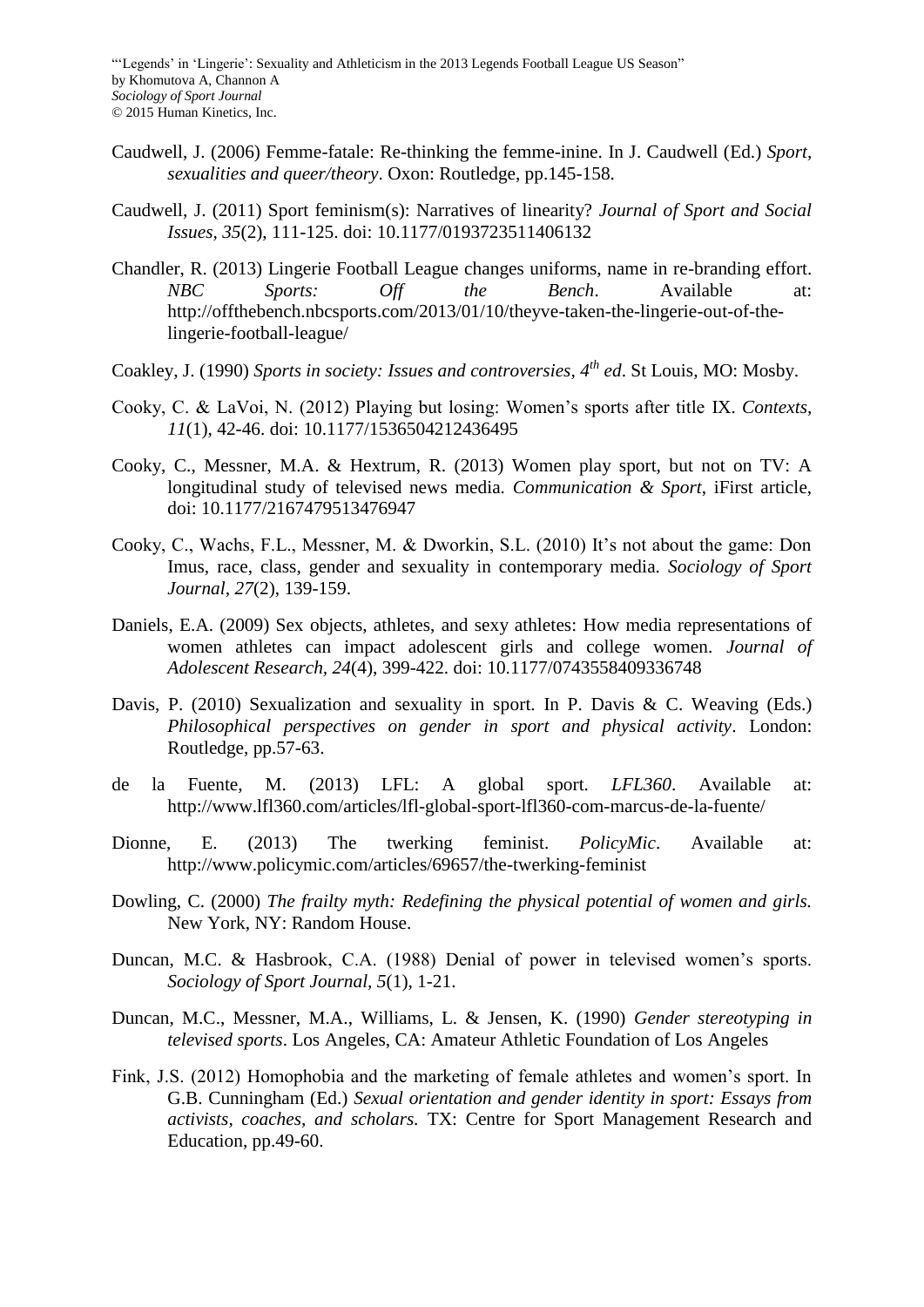- Finley, N.J. (2010) Skating femininity: Gender manoeuvring in women's roller derby. *Journal of Contemporary Ethnography, 39*(4), 359-387. doi: 10.1177/0891241610364230
- Gibson, K. (2012) Two (or more) feet are better than one: Mixed methods research in sport and physical culture. In K. Young & M. Atkinson (Eds.) *Qualitative research on sport and physical culture*. Bingley: Emerald, pp.213-232.
- Gilley, J. (2005) Writings of the third wave: Young feminists in conversation. *Reference & User Services Quarterly, 44*(3), 187-198.
- Guttmann, A. (1996) *The erotic in sports*. Chichester: Columbia University Press.
- Hargreaves, J. (1994). *Sporting females: Critical issues in the history and sociology of women's sports*. London: Routledge.
- Heywood, L. (2008) Third-wave feminism, the global economy, and women's surfing: Sport as stealth feminism in girls' surf culture. In A. Harris (Ed.) *Next wave cultures: Feminism, subcultures, activism*. Oxon: Routledge, pp.63-82
- Heywood, L. & Dworkin, S. (2003) *Built to win: The female athlete as cultural icon*. London: University of Minnesota Press.
- Jones, R., Murrell, A.J. & Jackson, J. (1999) Pretty versus powerful in the sports pages: Print media coverage of US women's Olympic gold medal winning teams. *Journal of Sport and Social Issues, 23*(2), 183-192. doi: 10.1177/0193723599232005
- Kane, M.J. (2011) Sex sells sex, not women's sports. *The Nation, 293*(7), 28-29. Available at: http://www.thenation.com/article/162390/sex-sells-sex-not-womens-sports
- Kane, M.J. & Lenskyj, H.J. (1998). Media treatment of female athletes: Issues of gender and sexualities. In L. A. Wenner (Ed.) *MediaSport*. Boston, MA: Routledge Kegan Paul, pp.186-201.
- Kane, M.J. & Maxwell, H.D. (2011) Expanding the boundaries of sport media research: Using critical theory to explore consumer responses to representations of women's sports. *Journal of Sport Management, 25*(3), 202-216.
- Kennedy, E. & Hills, L. (2009) *Sport, media and society*. Oxford: Berg.
- Kian, E.M., Mondello, M. & Vincent, J. (2009) ESPN the women's sports network? A content analysis of internet coverage of March Madness. *Journal of Broadcasting and Electronic Media, 53*(3), 477-495. doi: 10.1080/08838150903102519
- King, A. (2013) The naked female athlete: The case of Rebecca Romero. *International Review for the Sociology of Sport, 48*(5), 515-534. doi: 10.1177/1012690212449608
- Klein, M. (1997) Duality and redefinition: Young feminism and the alternative music community. In L. Heywood & J. Drake (Eds.) *Third wave agenda: Being feminist, doing feminism*. Minneapolis, MN: University of Minnesota Press, pp.207-225.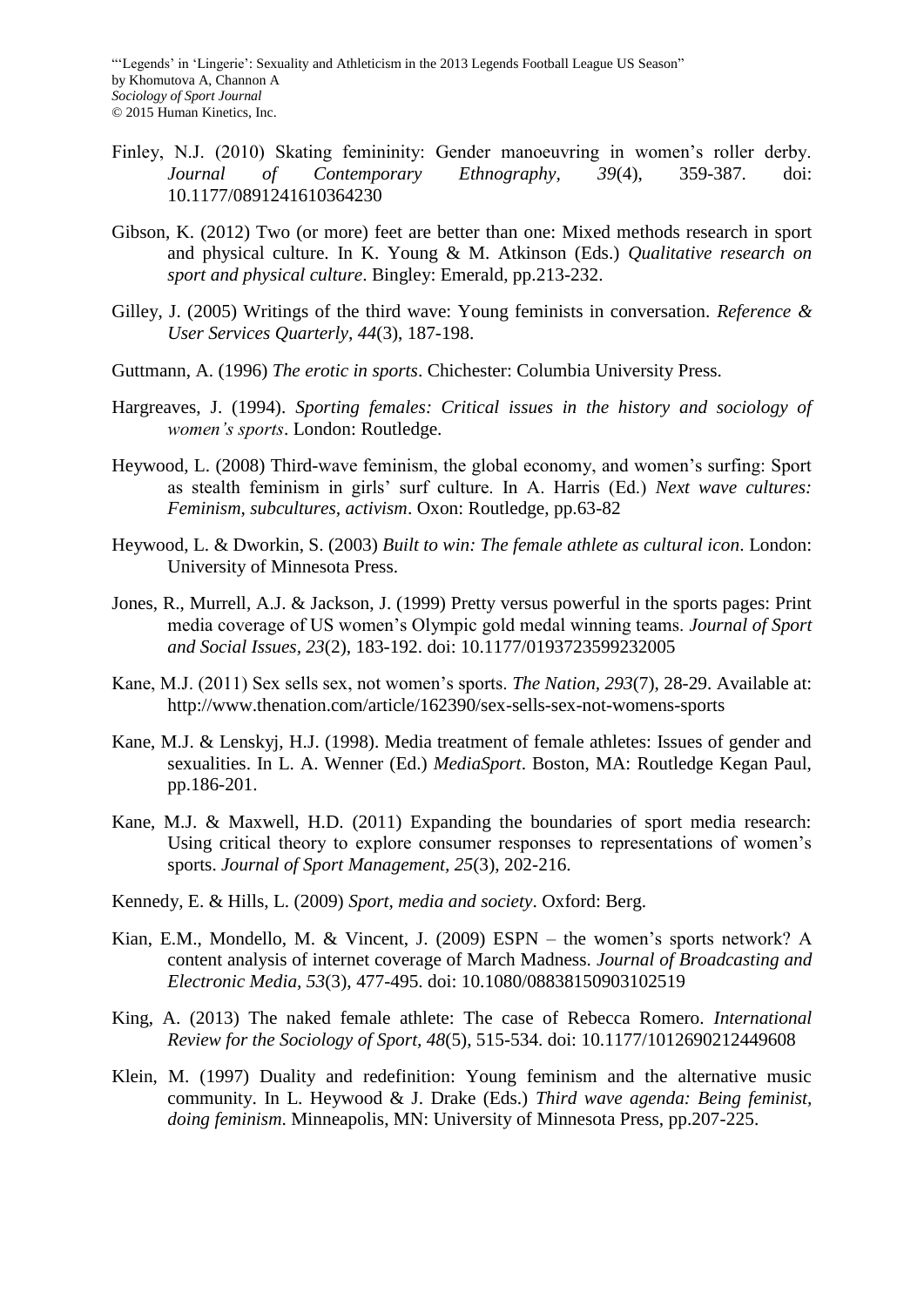- Knapp, B.A. (2012) Smash mouth football: Identity development and maintenance on a women's tackle football team. *Journal of Sport and Social Issues*, iFirst article, doi: 10.1177/0193723512468759
- Knapp, B.A. (2013) Garters on the gridiron: A critical reading of the lingerie football league. *International Review for the Sociology of Sport*, iFirst article, doi: 10.1177/1012690212475244
- Legends Football League (2013) Game 15 WOW Clip: Greatest hit in the history of football. *YouTube.* Available at: http://www.youtube.com/watch?v=pYhS3p54HFo&list=PLfS4i\_GXOfPyZkLy5q0m UuBKMFhhCpOJa
- Lenskyj, H.J. (2012) *Gender politics and the Olympic industry*. Hampshire: Palgrave Macmillan.
- Lerum, K. & Dworkin, S.L. (2009) "Bad girls rule": An interdisciplinary feminist commentary on the report of the APA Task Force on the Sexualization of Girls. *Journal of Sex Research, 46*(4), 250-263. doi: 10.1080/00224490903079542
- LFL360 (2013a) Lingerie Football League re-brands as Legends Football League. *LFL360*. Available at: http://www.lfl360.com/articles/lingerie-football-league-re-brandslegends-football-league-lfl360-com/
- LFL360 (2013b) Legends Football League strengthens its partnership with Total Sports Asia. *LFL360*. Available at: http://www.lfl360.com/articles/legends-football-leaguestrengthens-partnership-total-sports-asia-lfl360-com/
- LFL360 (2014) LFL Global and TMZ Sports team to present, top 50 hottest LFL athletes of all-time. *LFL360*. Available at: http://www.lfl360.com/usa/lfl-global-tmz-sportsteam-present-top-50-hottest-lfl-athletes-all-time/
- Linden, A.D. (2012) Goalposts: Tackling the last bastion of male monopoly. *On The Issues Magazine: A Magazine of Feminist, Progressive Thinking*. Available at: http://www.ontheissuesmagazine.com/ 2012spring/2012spring\_Linden.php
- Marshall, C. (2012) Lingerie football's naked sexism. *Eureka Street*. Available at: www.eurekastreet.com.au/article.aspx?aeid=31787
- McLeod, C. (2010) Mere and partial means: The full range of the objectification of women. P. Davis & C. Weaving (Eds.) *Philosophical perspectives on gender in sport and physical activity*. London: Routledge, pp.64-82.
- Messner, M.A. (1988) Sports and male domination: The female athlete as contested ideological terrain. *Sociology of Sport Journal, 5*(3), 197-211.
- Messner, M.A. (2002) *Taking the field: Women and men in sports*. Minneapolis, MN: University of Minnesota Press.
- Messner, M.A., Duncan, M.C. & Jensen, K. (1993) Separating the men from the girls: The gendered language of televised sports. *Gender & Society, 7*(1), 121-137. doi: 10.1177/089124393007001007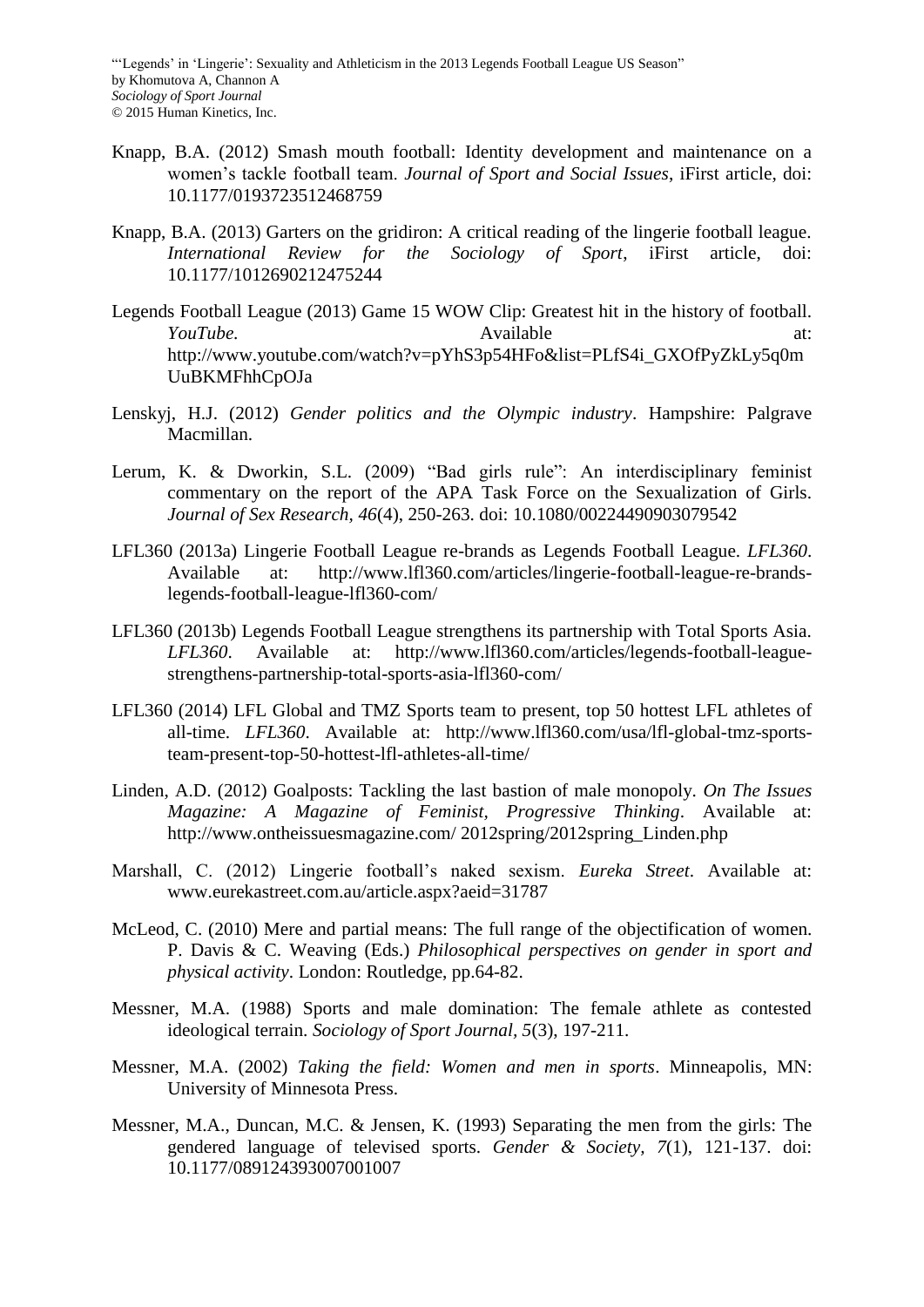- Messner, M.A., Duncan, M.C. & Cooky, C. (2003) Silence, sports bras, and wrestling porn: Women in televised sports news and highlights shows. *Journal of Sport & Social Issues, 27*(1), 38-51. doi: 10.1177/0193732502239583
- Messner, M.A. & Cooky, C. (2010) Gender in televised sports: News and highlights shows, 1989-2009. *USC Dornsife*. Available at: https://dornsife.usc.edu/tvsports
- Moritz, A. (2011) Cheerleading: Not just for the sidelines anymore. *Sport in Society, 14*(5), 660-669. doi: 10.1080/17430437.2011.575109
- Neuendorf, K.A. (2002) *The content analysis guidebook*. Thousand Oaks, CA: Sage.
- Pavlidis, A. (2012) From riot grrrls to roller derby? Exploring the relations between gender, music and sport. *Leisure Studies, 31*(2), 165-176. doi: 10.1080/02614367.2011.623304
- Petersson McIntyre, M. (2011) Keep your clothes on! Fit and sexy through striptease aerobics. In E. Kennedy & P. Markula (Eds.) *Women and exercise: The body, health and consumerism.* Oxon: Routledge, pp.247-265.
- Pfister, G. (2010) Women in sport: Gender relations and future perspectives. *Sport in Society, 13*(2), 234-248. doi: 10.1080/17430430903522954
- Piachard, T. (2013) LFL Europa A pathway for women in sport. *LFL360*. Available at: http://www.lfl360.com/articles/lfl-europa-pathway-women-sport-lfl360-com-thomaspiachard/
- Pronger, B. (1990) *The arena of masculinity: Sports, homosexuality and the meaning of sex*. London: GMP.
- Pronger, B. (1999) Outta my endzone: Sport and the territorial anus. *Journal of Sport and Social Issues, 23*(4), 373-389. doi: 10.1177/0193723599234002
- Ross, B. (2007) Entertaining femininities: The embodied exhibitions of striptease and sport, 1950-1975. In J. Hargreaves & P. Vertinsky (Eds.) *Physical culture, power, and the body.* Abingdon: Routledge, pp.121-141.
- Roth, A. & Basow, S. (2004) Femininity, sports, and feminism: Developing a theory of physical liberation. *Journal of Sport and Social Issues, 28*(3), 245-265. doi: 10.1177/0193723504266990
- Sabo, D. & Curry Jansen, S. (1992) Images of men in sports media: The social reproduction of gender order. In S. Craig (Ed.) *Men, masculinity, and the media*. London: Sage, pp. 169-184.
- Scambler, G. & Jennings, M. (1998) On the periphery of the sex industry: Female combat, male punters, and feminist discourse. *Journal of Sport and Social Issues, 22*(4), 416- 430. doi: 10.1177/019372398022004006
- Schultz, J. (2005) Reading the catsuit: Serena Williams and the production of blackness at the 2002 US Open. *Journal of Sport and Social Issues, 29*(3), 338-357. doi: 10.1177/0193723505276230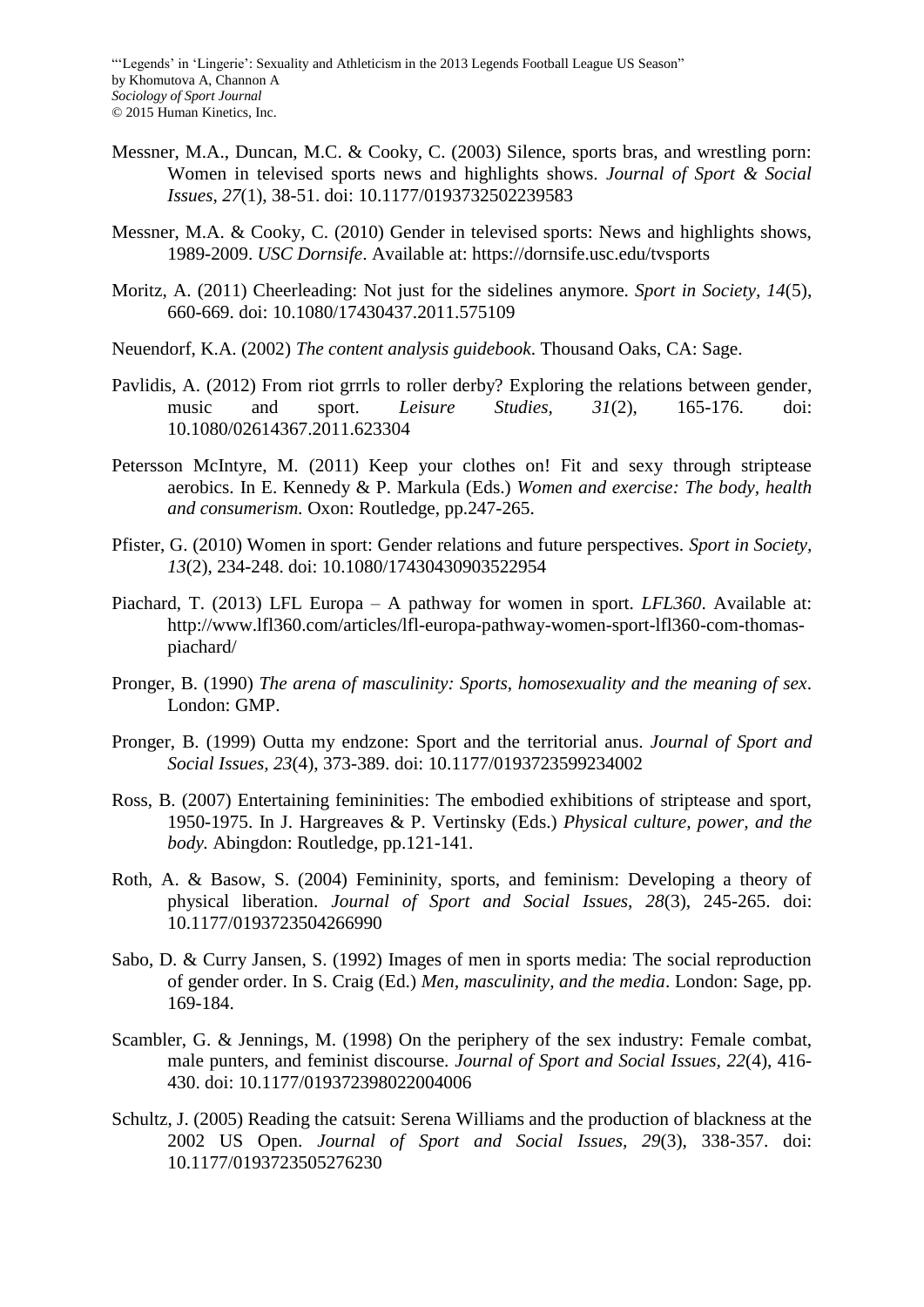- Shilt, K. & Zobl, E. (2008) Connecting the dots: Riot Grrrls, Ladyfests, and the international Grrrl zine network. In A. Harris (Ed.) *Next wave cultures: Feminism, subcultures, activism*. London: Routledge, pp.171-192
- Shad, S. (2012) How to get men watching women's football? Have them play in lingerie. *The Guardian, 7 June 2012*. Available at: http://www.guardian.co.uk/commentisfree/2012/jun/07/american-lingerie-footballleague-women
- Shepherd, L.T. (2010) Balls out: Lingerie Football League brings guts and garters to Orlando. *Orlando Weekly, 19 August 2010.* Available at: http://www2.orlandoweekly.com/news/story.asp?id=14219
- Shteir, R. (2013) Finding Bliss: Sport, softcore porn, or both? Stripping down the Lingerie Football League. *ChicagoSide Sports*. Available at: http://chicagosidesports.com/sport-softcore-porn-or-both-stripping-down-the-lingeriefootball-league/
- Spicer, N. (2012) Combining qualitative and quantitative methods. In C. Seale (Ed.) *Researching society and culture, 3rd ed*. London: Sage, pp.479-493.
- Stokes, J. (2013). *How to do media and cultural studies, 2nd ed*. London: Sage.
- Theberge, N. (1987) Sport and women's empowerment. *Women's Studies International Forum, 10*(4), 387-393. doi: 10.1016/0277-5395(87)90056-2
- Thorpe, H. (2008) Foucault, technologies of the self, and the media: Discourses of femininity in snowboarding culture. *Journal of Sport & Social Issues, 32*(2), 199-229. doi: 10.1177/0193723508315206
- Thorpe, H. (2011) *Snowboarding bodies in theory and practice*. Basingstoke: Palgrave Macmillan
- Valentich, M. (2014) Women's toplessness on the Red Mile, Calgary, May-June 2004. *Sport in Society, 17*(1), 102-115. doi: 10.1080/17430437.2012.690405
- Weaving, C. (2014) It is okay to play as long as you wear lingerie (or skimpy bikinis): A moral evaluation of the Lingerie Football League and its rebranding. *Sport in Society, 17*(6), 757-772. doi: 10.1080/17430437.2014.882905
- Wensing, E.H. & Bruce, T. (2003) Bending the rules: Media representations of gender during an international sporting event. *International Review for the Sociology of Sport, 38*(4), 387-396. doi: 10.1177/1012690203384001
- Whitehead, K. & Kurz, T. (2009) 'Empowerment' and the pole: A discursive investigation of the reinvention of pole dancing as a recreational activity. *Feminism & Psychology, 19*(2), 224-244. doi: 10.1177/0959353509102218